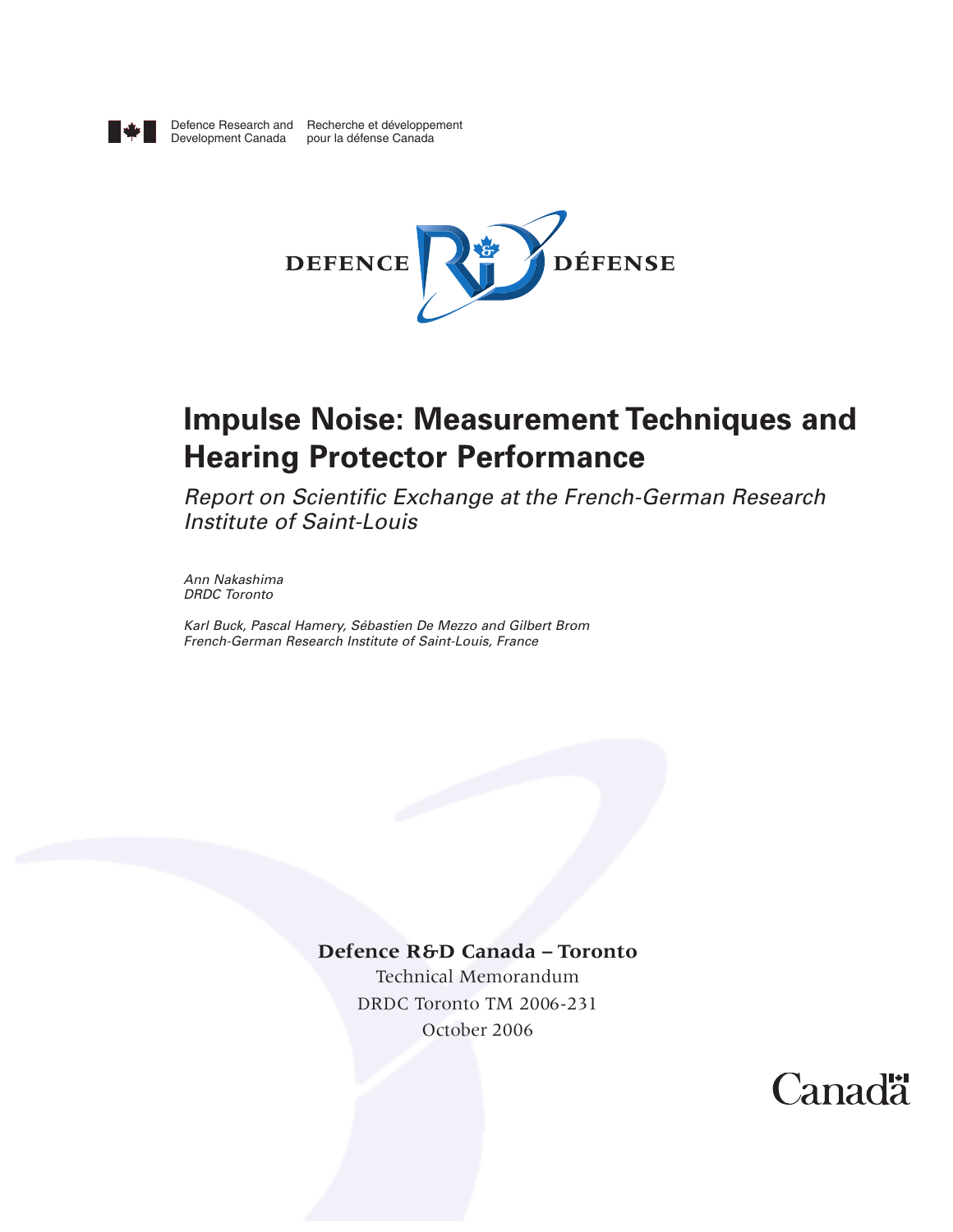# **Impulse Noise: Measurement Techniques and Hearing Protector Performance**

*Report on Scientific Exchange at the French-German Research Institute of Saint-Louis* 

Ann Nakashima DRDC Toronto

Karl Buck, Pascal Hamery, Sébastien De Mezzo and Gilbert Brom French-German Research Institute of Saint Louis, France

# **Defence R&D Canada – Toronto**

Technical Memorandum DRDC Toronto TM 2006-231 October 2006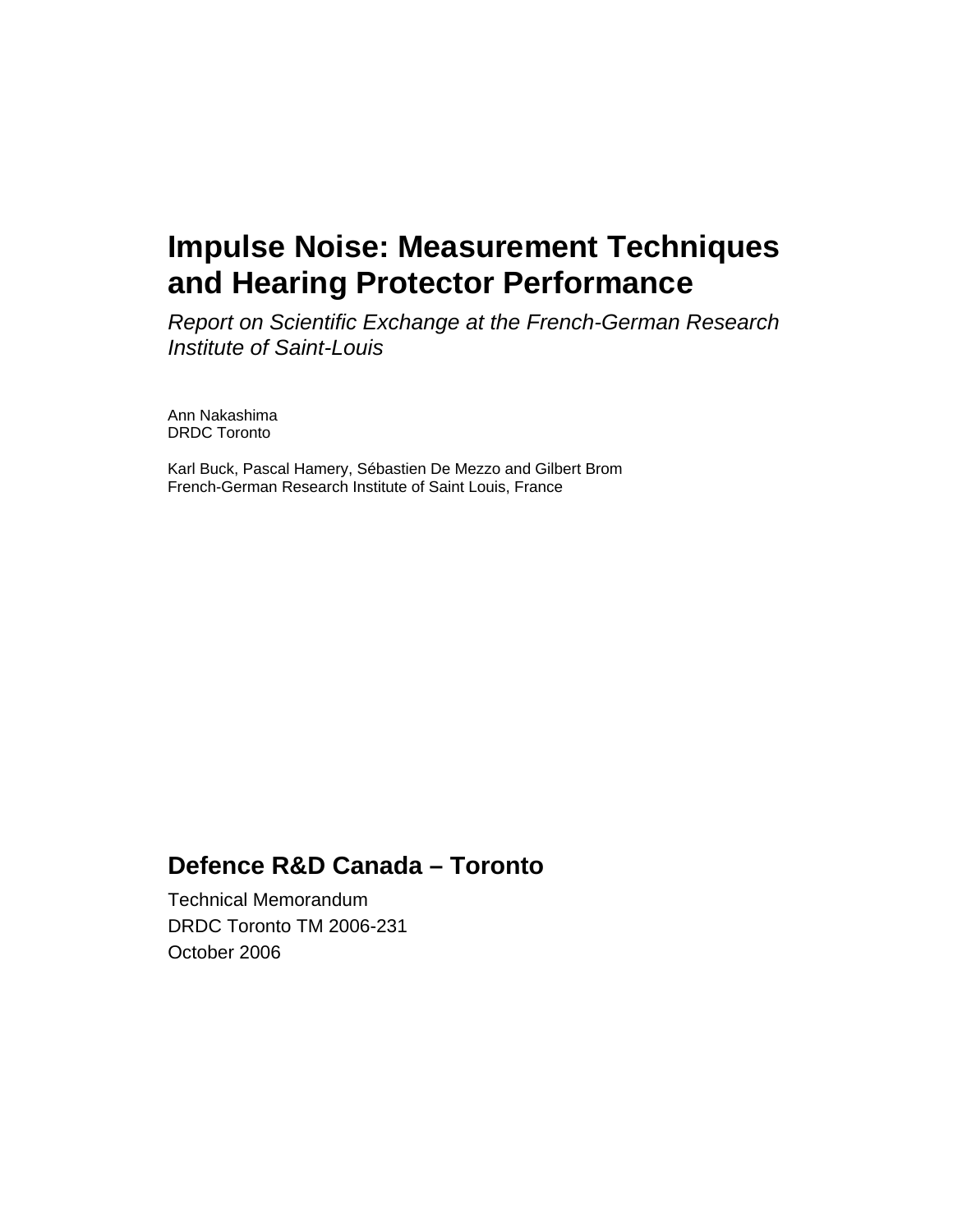### Principal Author

*Original signed by Ann Nakashima*

Ann Nakashima

### Approved by

### *Original signed by Pang Shek, PhD*

Pang Shek, PhD

### Head, Integrated Readiness & Performance Restoration Section

Approved for release by

*Original signed by K. M. Sutton* 

K. M. Sutton

Chair, Document Review and Library Committee

© Her Majesty the Queen in Right of Canada, as represented by the Minister of National Defence, 2006

© Sa Majesté la Reine (en droit du Canada), telle que représentée par le ministre de la Défense nationale, 2006

DRDC Toronto TM 2006-231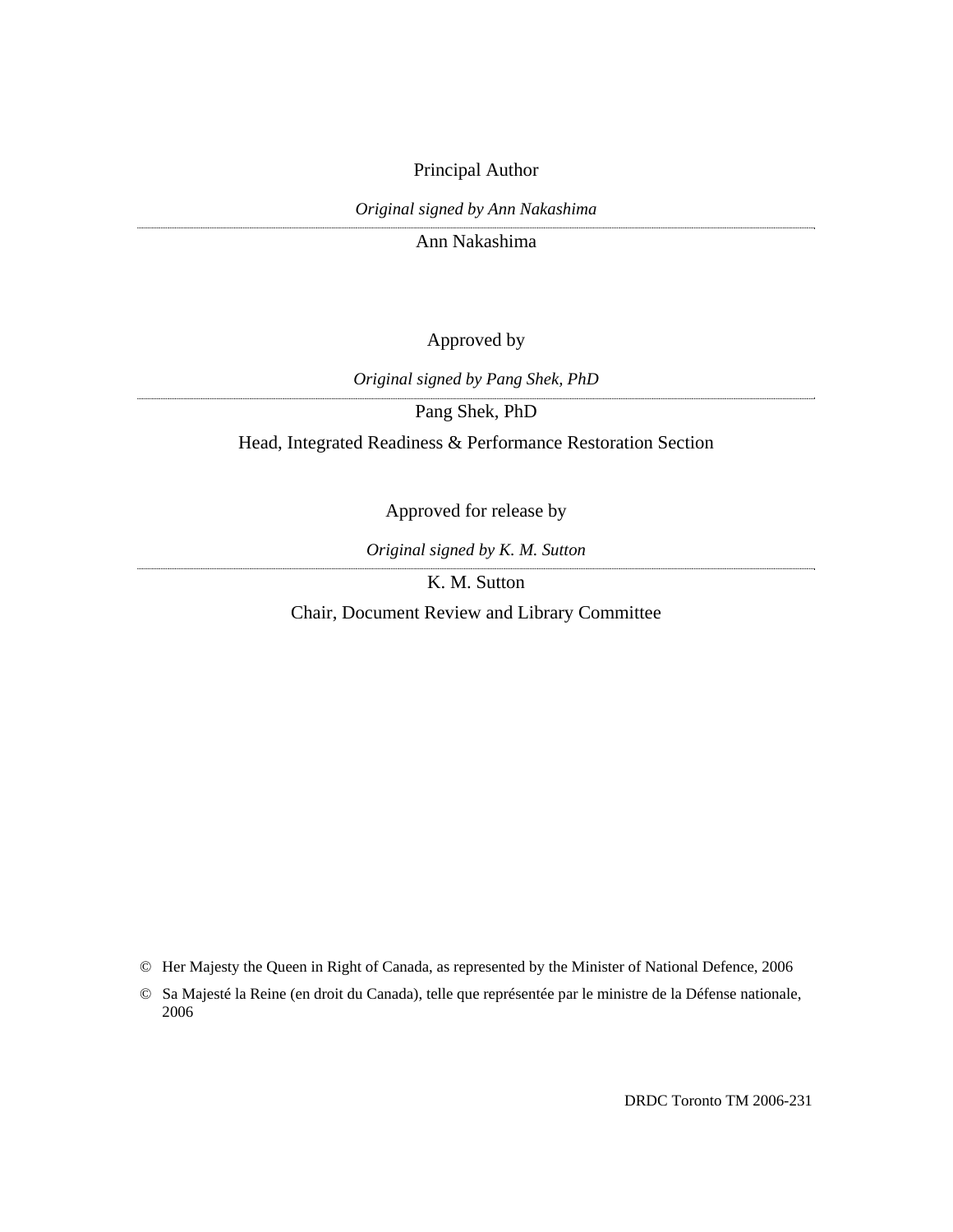## **Abstract**

Measurements of impulse noise and the performance of several hearing protection devices were done in Saint-Louis and Baldersheim, France at the French-German Research Institute of Saint-Louis (ISL) in August 2006. Hearing protector performance was evaluated using an acoustic test fixture that was designed by ISL. Impulse noises of peak levels from 110 to 190 dB were produced by detonation of explosives. The noise attenuation achieved by a Peltor communications headset (MT15H68 FB 950) and a Peltor Optime III earmuff was measured alone and in combination with a Bilsom nonlinear earplug (Model 655). The Peltor Optime III provided slightly more attenuation than the communications headset up to about 2 kHz. When used in the combination with the earplug, similar attenuation was achieved for the two devices. A prototype AEARO earplug was also tested in the blast noise, and was found to provide good attenuation at low frequencies when used in the nonlinear mode. The performance of the Nacre QuietPro active earplug system was measured in pink noise of 85, 90 and 95 dB. The device provided good attenuation in the passive mode and adequate protection in the push-to-talk (PTT) modes. It is expected that the work performed will lead to future collaborations between DRDC Toronto and ISL in the area of protection from impulse noise and blasts.

# **Résumé**

Des mesures du bruit impulsif et du rendement de plusieurs dispositifs de protection auditive ont été effectuées à Saint-Louis et Baldersheim (France), à l'Institut franco-allemand de recherches de Saint-Louis (ISL), en août 2006. Le rendement de dispositifs de protection auditive a été évalué au moyen d'un appareil d'essai acoustique conçu par l'ISL. Du bruit impulsif atteignant des niveaux de crête de 110 à 190 dB a été produit par la détonation d'explosifs. L'atténuation du bruit obtenue par un casque de communications Peltor (MT15H68 FB 950) et un protecteur d'oreilles Peltor Optime III a été mesurée seule et en combinaison avec des bouchons d'oreilles non linéaires Bilsom (modèle 655). Le dispositif Peltor Optime III a produit légèrement plus d'atténuation que le casque de communications, jusqu'à environ 2 kHz. Lorsqu'ils étaient utilisés en combinaison avec les bouchons d'oreilles, les deux dispositifs ont produit une atténuation semblable. Un prototype de bouchons d'oreilles AEARO a également été mis à l'essai dans du bruit de souffle, et il s'est avéré qu'il produisait une bonne atténuation aux basses fréquences dans le mode non linéaire. Le rendement des bouchons d'oreilles actifs Nacre QuietPro a été mesuré dans du bruit rose de 85, 90 et 95 dB. Ces bouchons produisaient une bonne atténuation dans le mode passif et une protection adéquate dans les modes à poussoir d'émission (PTT). On s'attend à ce que les travaux effectués mènent à de futures collaborations entre RDDC Toronto et l'ISL dans le domaine de la protection contre le bruit impulsif et le bruit de souffle.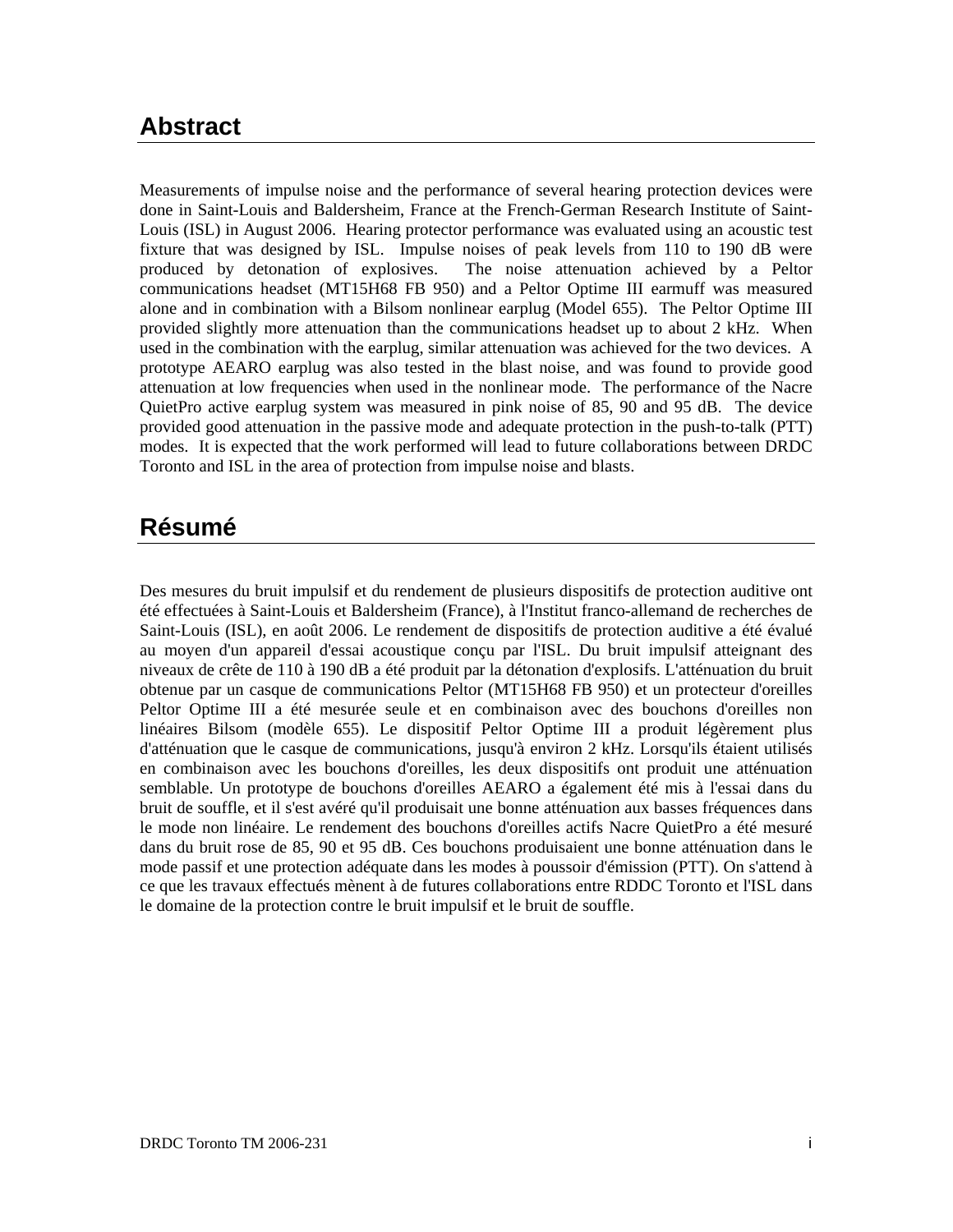This page intentionally left blank.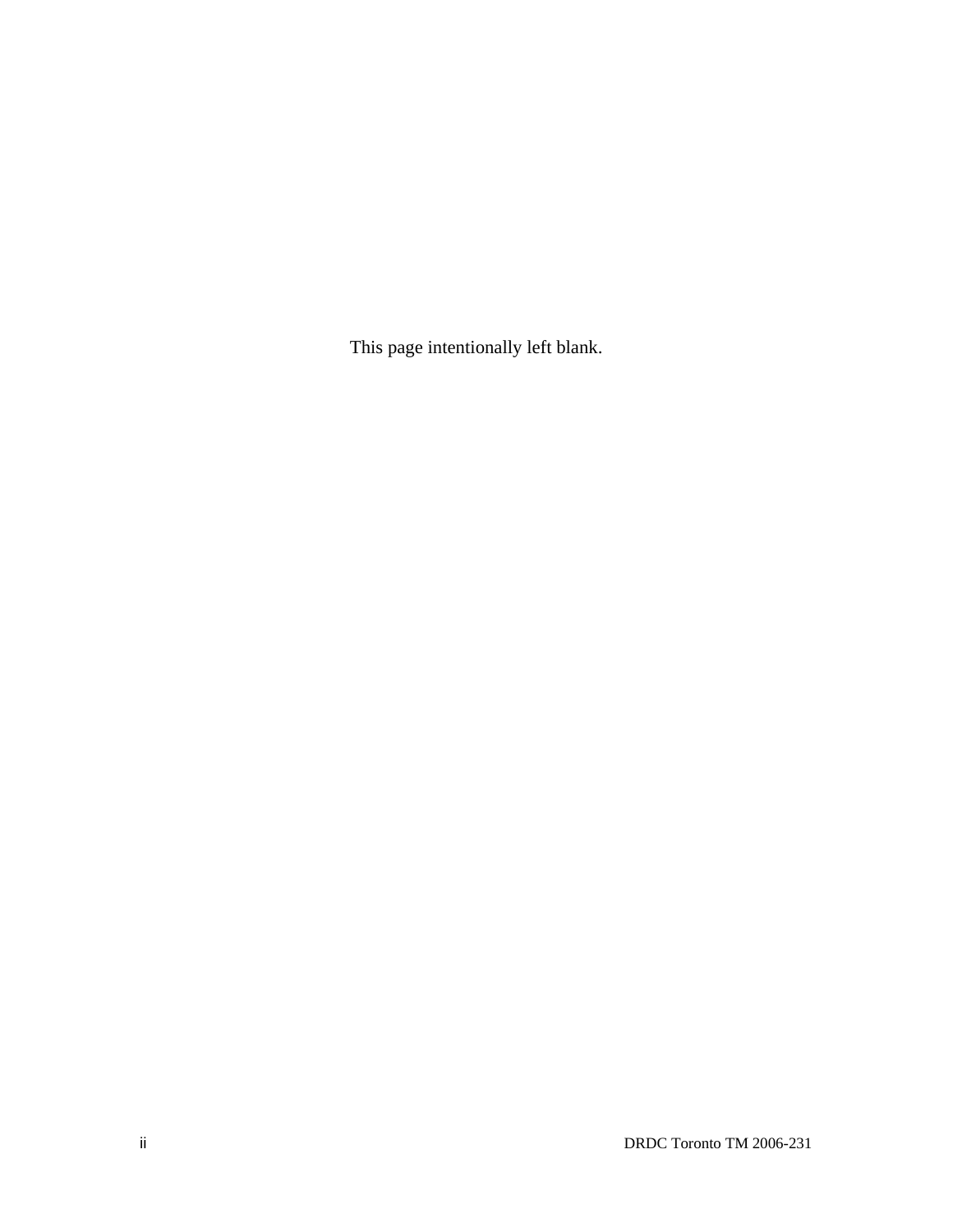### **Impulse Noise: Measurement Techniques and Hearing Protector Performance: Report on Scientific Exchange at the French-German Research Institute of Saint-Louis**

### **Ann Nakashima; Karl Buck; Pascal Hamery; Sébastien De Mezzo; Gilbert Brom; DRDC Toronto TM 2006-231; Defence R&D Canada – Toronto; October 2006.**

Exposure to high-level, impulsive noise is an ongoing problem for the Canadian Forces. Peak noise levels from weapons such as a howitzer can reach as high as 190 dB SPL (Buck, 2000). Given the increasing inquiries from military groups for information on how to protect from impulse noise, it was of interest to DRDC Toronto to increase knowledge in this area. An agreement for scientific exchange between the French-German Research Institute of Saint-Louis (ISL) and Canada enabled a DRDC Defence Scientist to spend one month at ISL in August 2006. It was expected that the exchange would lead to future collaborations between DRDC Toronto and ISL.

Measurements of blast noise were performed at the ISL shooting range in Baldersheim, France. A rifle was used to produce peak levels of about 110 dB, and peak levels of 130 to 190 dB were produced by detonation of explosives. The pressure-time signals were captured using standard  $\frac{1}{4}$ " microphones (up to 160 dB) or a shape-probe (above 190 dB), and acoustic test fixtures (ATFs). The ATF is an artificial head that simulates human hearing, and is used to measure the attenuation provided by hearing protection devices (HPDs). Several different devices were tested using the ATFs: a Peltor communications headset (MT15H68 FB 950), a Peltor Optime III earmuff, and an AEARO prototype earplug. The Peltor headset and earmuff were tested alone and in combination with Bilsom nonlinear earplugs (Model 655).

The Peltor earmuff provided slightly better protection than the communications headset at frequencies up to about 2 kHz. When used in combination with the Bilsom earplugs, the headset and earmuff gave similar attenuation levels. The AEARO prototype plug was tested in the nonlinear (open) and linear (holes plugged; closed) modes. In the nonlinear mode, the plug was found to provide good low-frequency attenuation.

The Nacre QuietPro active earplug system was tested in continuous noise (pink noise) of 85, 90 and 95 dB using an ATF. The earplugs provided good attenuation in the passive mode. In the push-to-talk mode (PTT), the system is supposed to act as a limiter by attenuating ambient noise that is in excess of 85 dBA. This was confirmed for the three ambient noise levels used. However, the active noise reduction (ANR) did not appear to provide any additional attenuation.

The knowledge gained in the area of impulse noise measurement and protection will be beneficial to research programs at DRDC Toronto. Ideas for research in this area are currently being explored to form a proposal for a collaborative project between DRDC Toronto and ISL.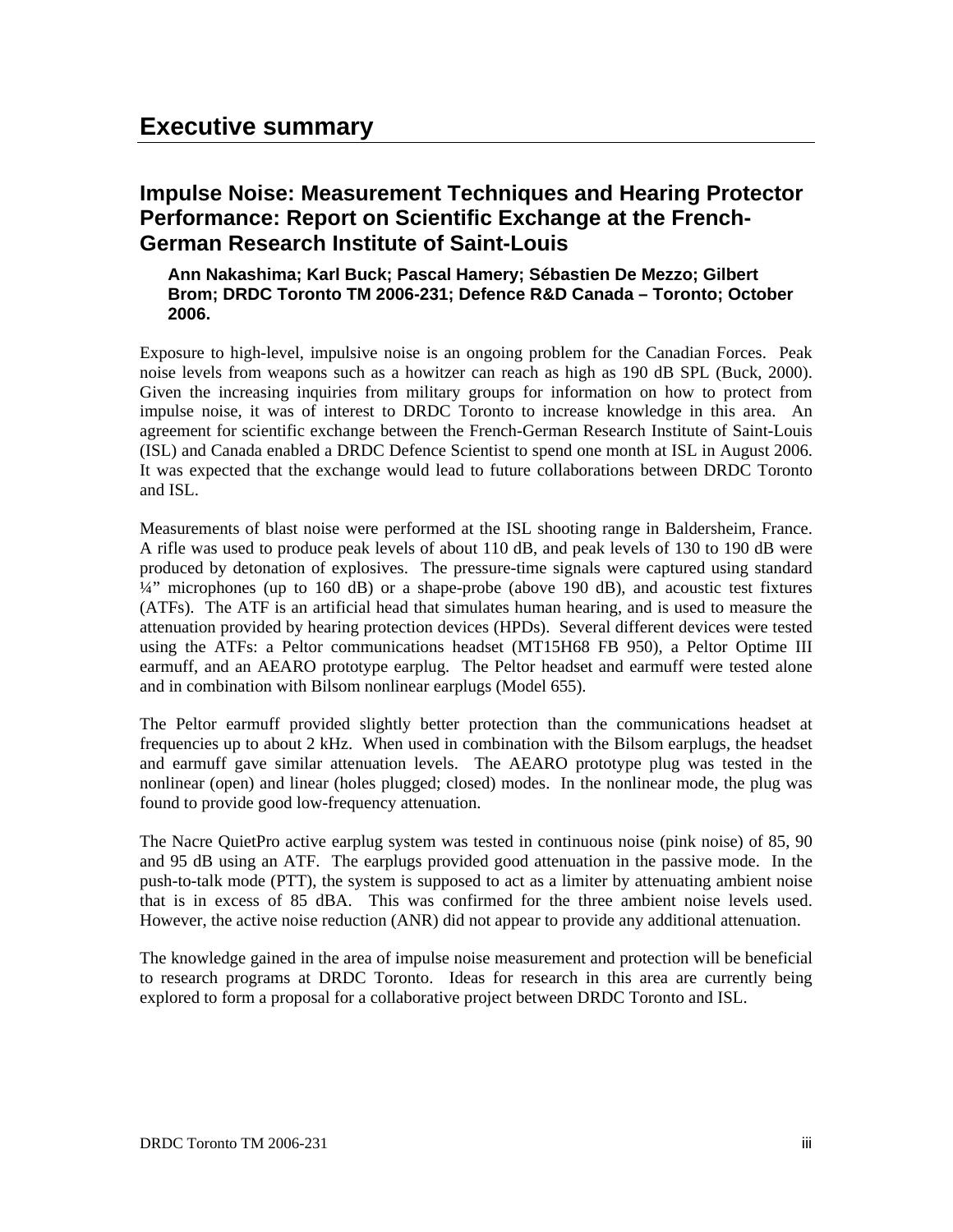### **Impulse Noise: Measurement Techniques and Hearing Protector Performance: Report on Scientific Exchange at the French-German Research Institute of Saint-Louis**

### **Ann Nakashima; Karl Buck; Pascal Hamery; Sébastien De Mezzo; Gilbert Brom; DRDC Toronto TM 2006-231; R & D pour la défense Canada – Toronto; Octobre 2006.**

L'exposition à du bruit impulsif intense pose un problème constant au sein des Forces canadiennes. Les niveaux du bruit de crête provenant d'armes comme des obusiers peuvent atteindre un niveau de pression acoustique de 190 dB (Buck, 2000). En raison des demandes croissantes de groupes militaires désireux d'obtenir de l'information sur la protection contre le bruit impulsif, RDDC Toronto a manifesté de l'intérêt à accroître ses connaissances sur le sujet. Dans le cadre d'une entente d'échange scientifique entre l'Institut franco-allemand de recherches de Saint-Louis (ISL) et le Canada, un scientifique de la défense de RDDC a passé un mois à l'ISL en août 2006. On s'attendait à ce que l'échange mène à de futures collaborations entre RDDC Toronto et l'ISL.

Des mesures du bruit de souffle ont été effectuées au champ de tir de l'ISL situé à Baldersheim (France). Une carabine a produit des niveaux de crête d'environ 110 dB, tandis que la détonation d'explosifs a permis d'atteindre des niveaux de crête de 130 à 190 dB. Les signaux pression-temps ont été captés au moyen de microphones normaux de ¼ po (jusqu'à 160 dB) ou d'une sonde profilée (au-dessus de 190 dB) et d'un appareil d'essai acoustique (ATF). L'ATF est constitué d'une tête artificielle qui simule l'audition humaine et sert à mesurer l'atténuation produite par des dispositifs de protection auditive. Plusieurs dispositifs différents ont été mis à l'essai au moyen d'ATF : un casque de communications Peltor (MT15H68 FB 950), un protecteur d'oreilles Peltor Optime III et un prototype de bouchons d'oreilles AEARO. Le casque et le protecteur d'oreilles Peltor ont été mis à l'essai seuls et en combinaison avec des bouchons d'oreilles non linéaires Bilsom (modèle 655).

Le protecteur d'oreilles Peltor a offert une protection légèrement meilleure que celle du casque de communications aux fréquences allant jusqu'à environ 2 kHz. Utilisés en combinaison avec les bouchons d'oreilles Bilsom, le casque d'écoute et le protecteur d'oreilles ont produit des niveaux d'atténuation semblables. Le prototype de bouchons AEARO a été mis à l'essai dans les modes non linéaire (ouverture) et linéaire (bouchons enfoncés; fermeture). Dans le mode non linéaire, il s'est avéré que les bouchons offraient une bonne atténuation aux basses fréquences.

Les bouchons d'oreilles actifs Nacre QuietPro ont été mis à l'essai dans du bruit continu (bruit rose) de 85, 90 et 95 dB au moyen d'un appareil d'essai acoustique. Les bouchons d'oreilles produisaient une bonne atténuation dans le mode passif. Dans le mode à poussoir d'émission (PTT), le système est censé servir de limiteur par l'atténuation du bruit ambiant qui dépasse 85 dBA. Ce résultat a été confirmé pour les trois niveaux de bruit ambiant utilisés. Toutefois, la réduction active du bruit (RAB) n'a pas semblé causer d'atténuation supplémentaire.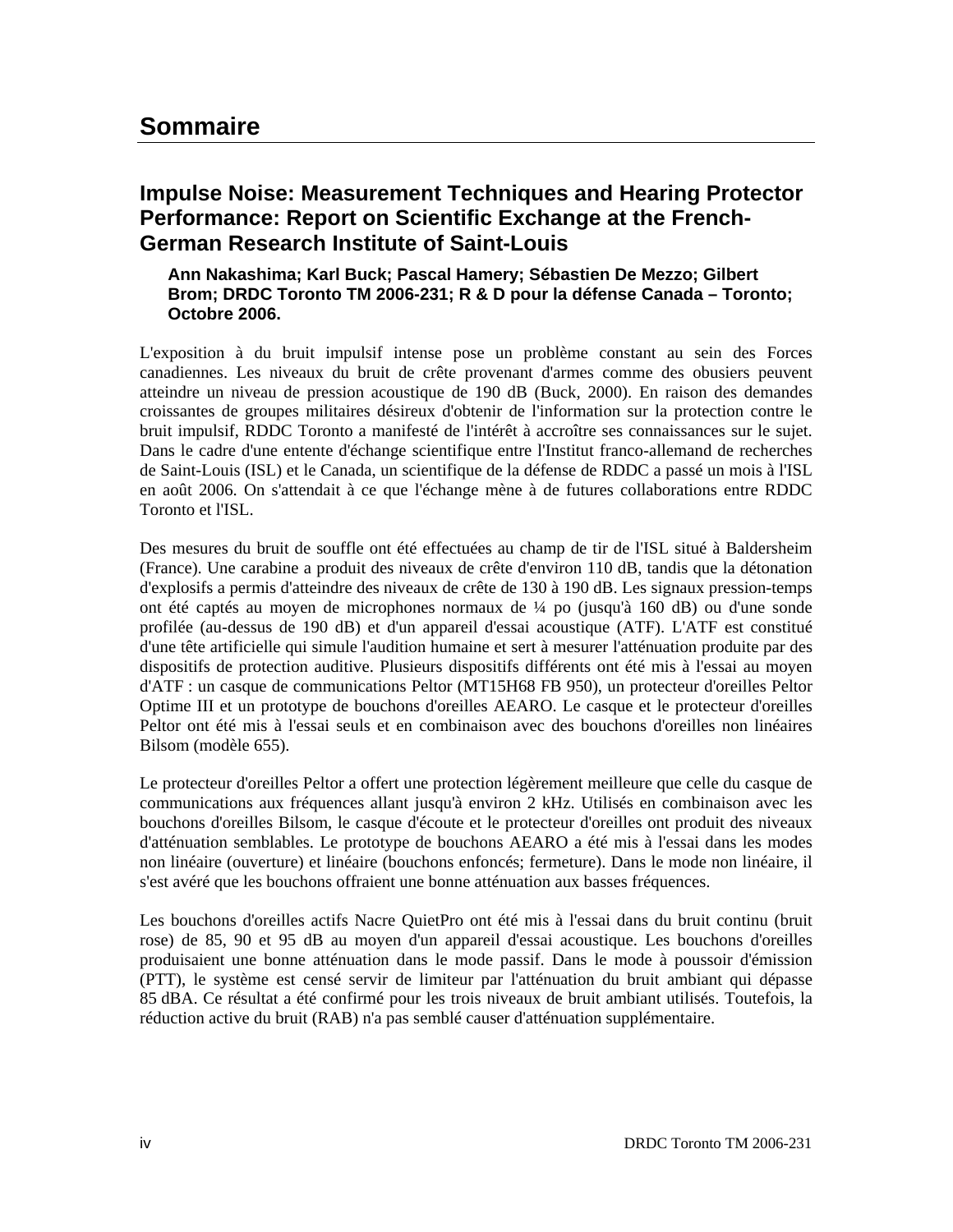Les connaissances acquises dans le domaine de la mesure du bruit impulsif et de la protection contre ce bruit seront précieuses pour les programmes de recherches menés à RDDC Toronto. On examine actuellement des pistes de recherche à cet égard en vue d'établir une proposition de projet de collaboration entre RDDC Toronto et l'ISL.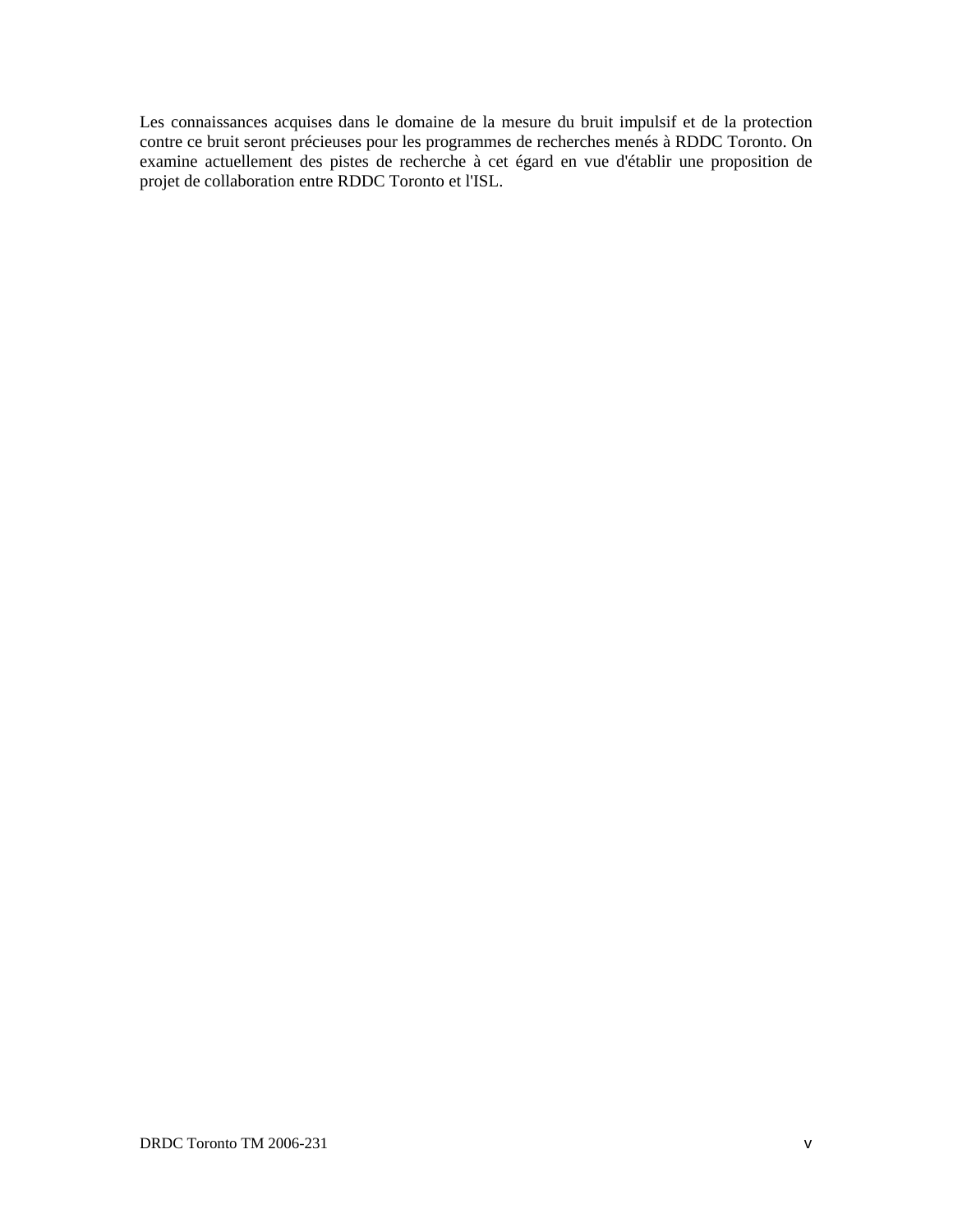This page intentionally left blank.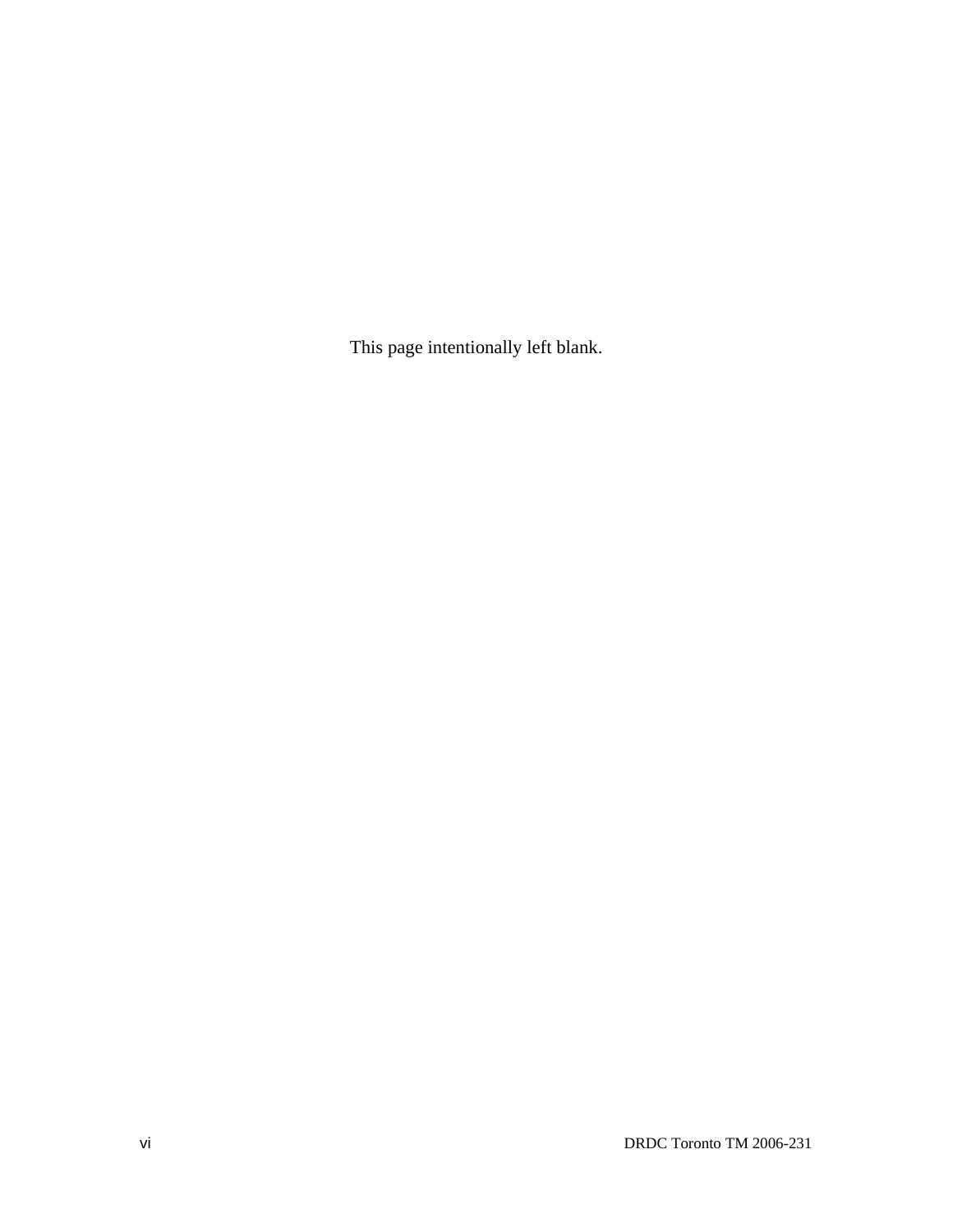# **Table of contents**

| Annex A Agreement for Scientific Exchange between Canada and the French-German |
|--------------------------------------------------------------------------------|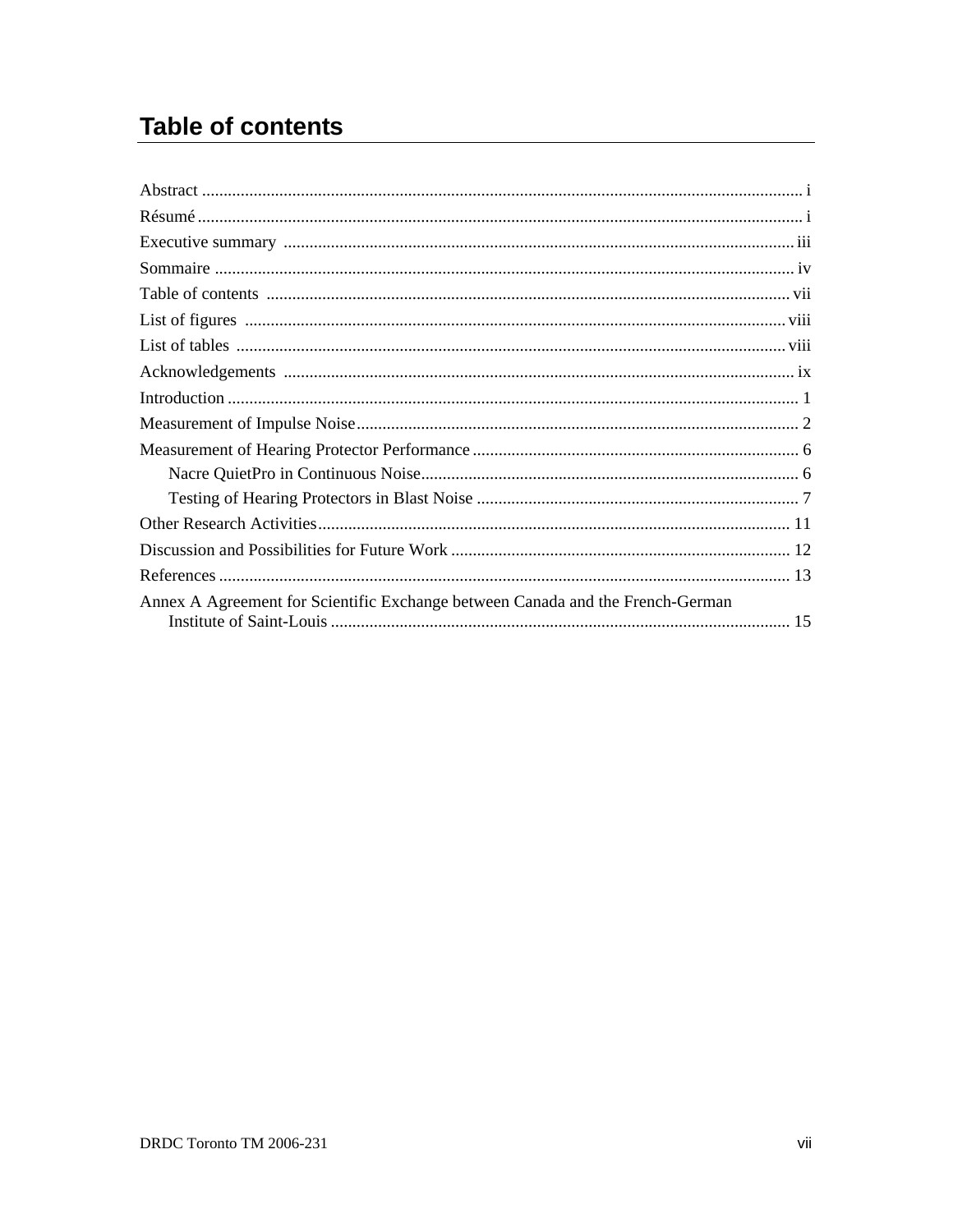# **List of figures**

| Figure 2: ATF response for different angles of incidence, 150 dB peak noise.  4                                                                                        |  |
|------------------------------------------------------------------------------------------------------------------------------------------------------------------------|--|
| Figure 3: Octave band levels measured with the shape probe for different angles of incidence,                                                                          |  |
| Figure 4: Octave band levels measured with the shape probe for different angles of incidence,                                                                          |  |
| Figure 5: Insertion loss measured with the QuietPro active earplug system in passive and                                                                               |  |
| Figure 6: Attenuation measured with the Peltor (Type MT15H68 FB 950) communications<br>headset alone, and in combination with a Bilsom nonlinear earplug (Model 655) 8 |  |
| Figure 7: Attenuation measured with the Peltor Optime III earmuff alone, and in combination                                                                            |  |
| Figure 8: Attenuation measured with the AEARO prototype plugs, in the open and closed                                                                                  |  |

# **List of tables**

| Table 1 Explosive requirements for production of high peak pressures at the position of the |  |
|---------------------------------------------------------------------------------------------|--|
|                                                                                             |  |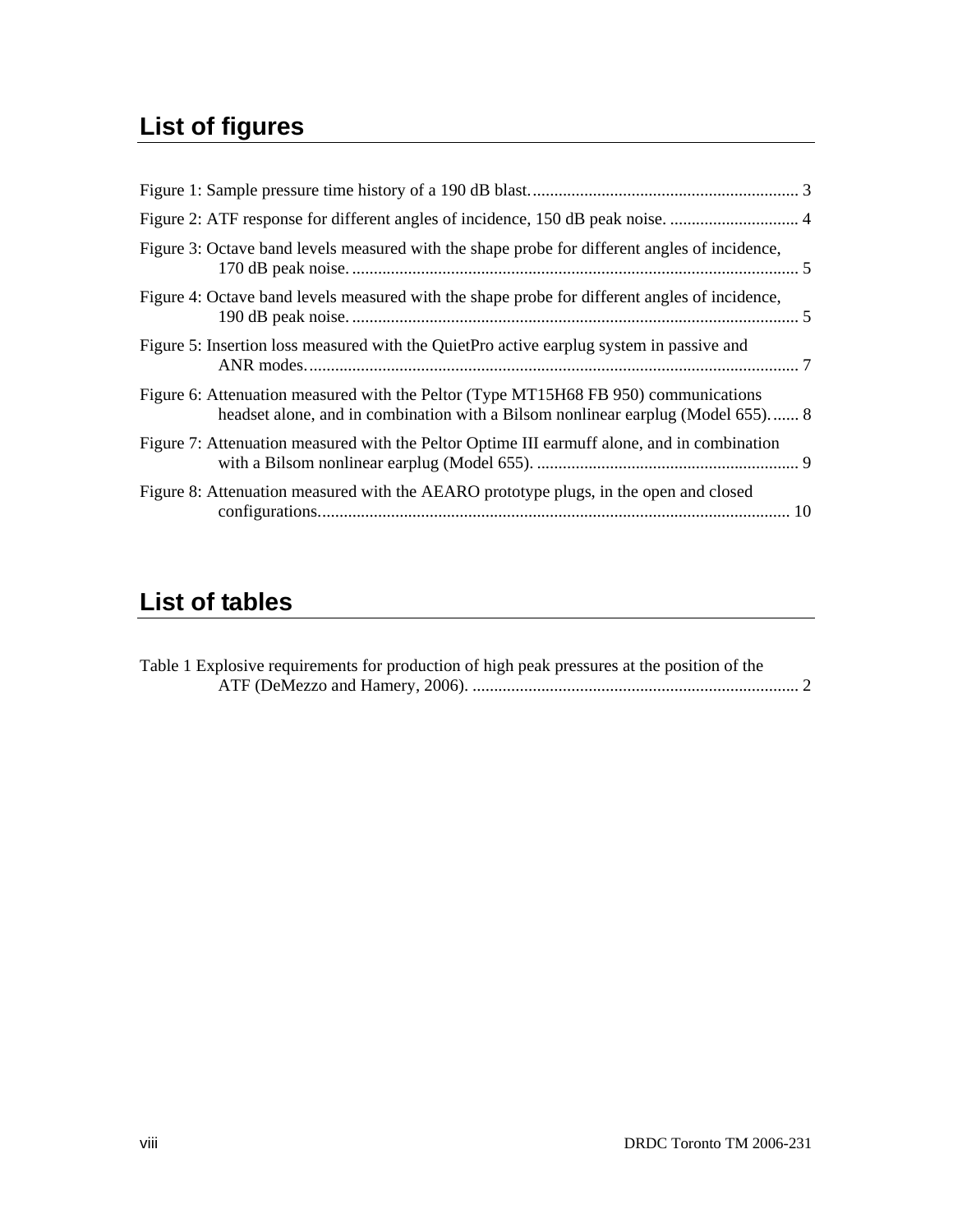# **Acknowledgements**

The author would like to acknowledge the support of Veterans Affairs Canada for making the travel for this scientific exchange possible. She would also like to thank Dr. Sharon Abel of DRDC Toronto for initiating and supporting this activity, and for her comments on an earlier version of this document.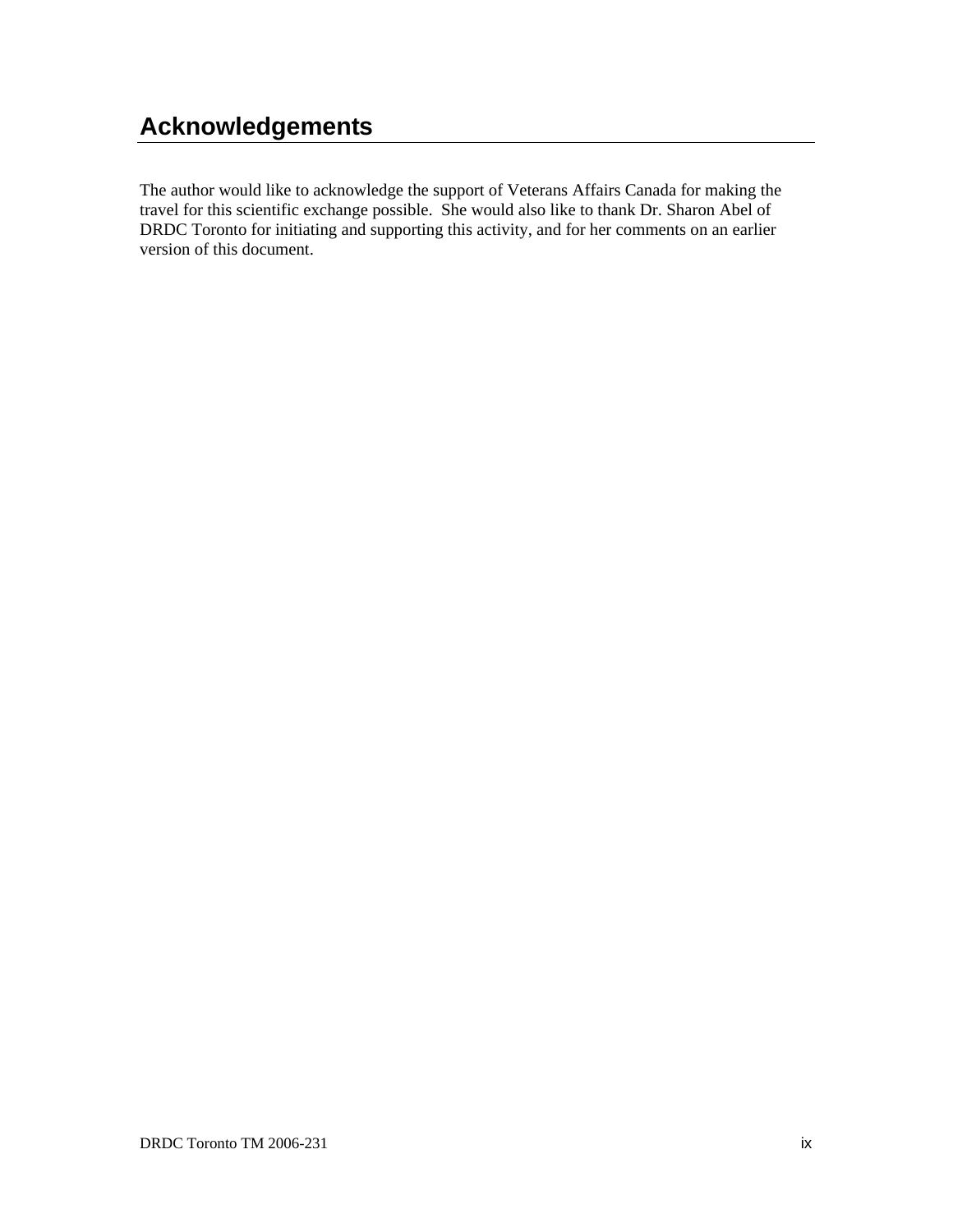This page intentionally left blank.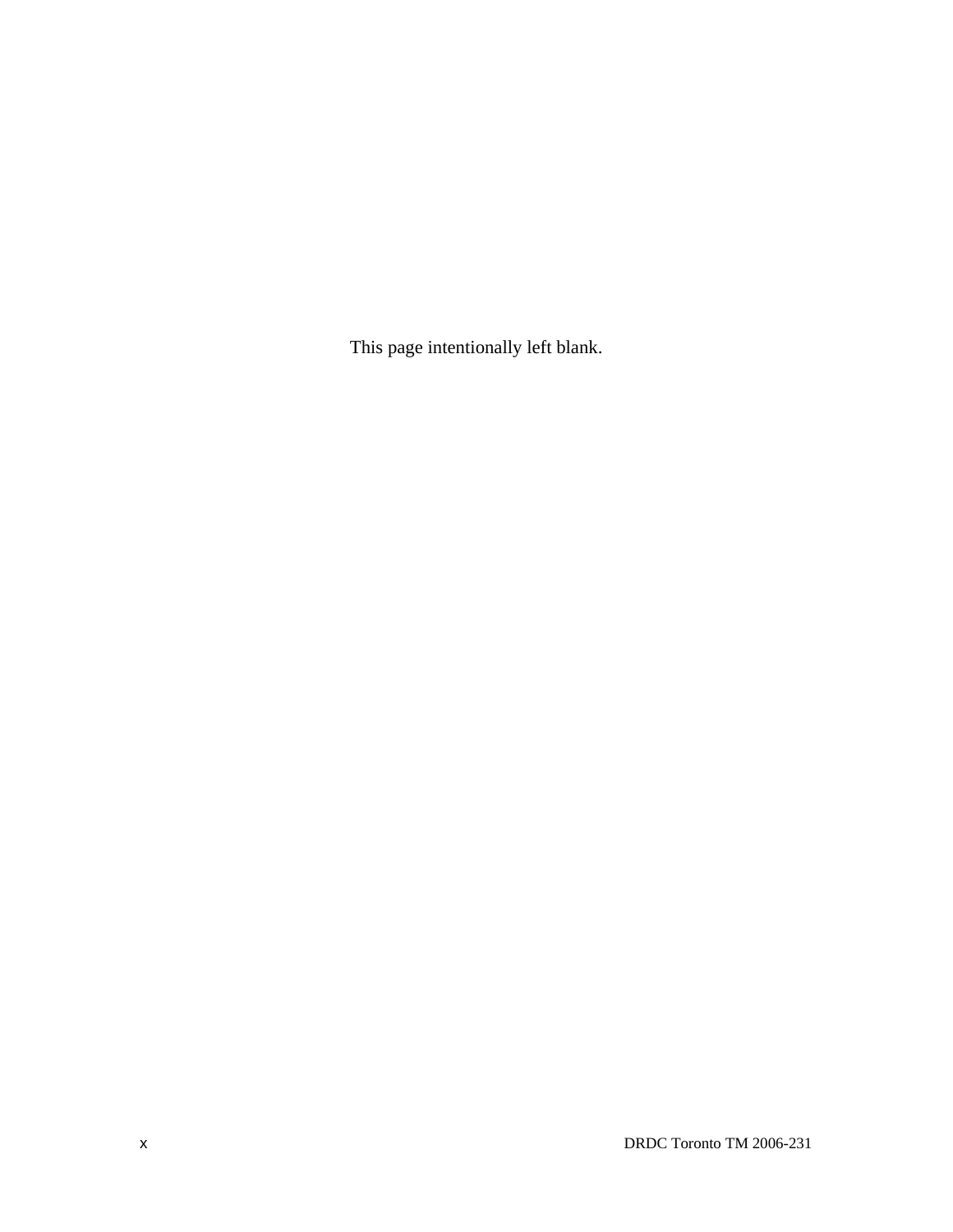### **Introduction**

 An agreement for scientific exchange between the French-German Research Institute of Saint-Louis (ISL) and Canada enabled a DRDC Toronto Defence Scientist (Ann Nakashima) to spend one month at ISL under the supervision of Dr. Karl Buck in August 2006. This visit was initiated by Dr. Sharon Abel of DRDC Toronto and made possible by an agreement for scientific exchange between Canada and France (see Appendix) and funding from Veterans Affairs Canada. The purpose of the visit was to broaden the knowledge of noise measurement techniques and hearing protection at DRDC Toronto, specifically in the area of impulse noise. In addition, it was expected that the bridges built between the Communications Group at DRDC Toronto and the Acoustique et Protection du Combattant group at ISL would lead to collaborative efforts on future projects.

During the visit, the work that was observed at ISL mainly fell into two categories: 1) testing of acoustic transducers for the measurement of impulse noise up to 190 dB, and 2) testing of hearing protector performance in continuous and impulsive noise. Studies involving measurement of the effect of simulated mine explosions on the strain and velocity of movement of an artificial leg were also observed.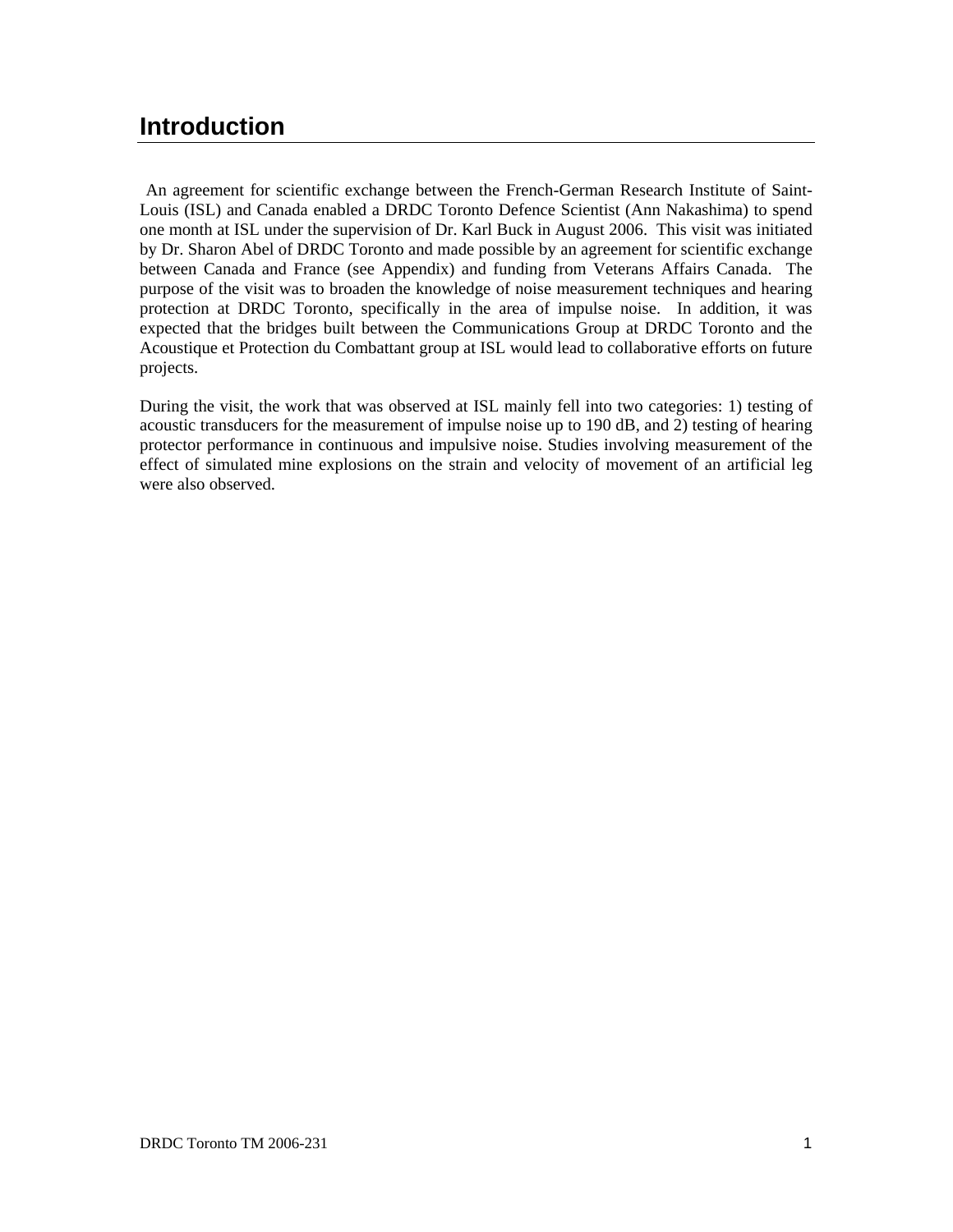Impulsive noises from weapons in military operational environments pose a significant health hazard to military personnel. The impulses are usually analyzed in terms of peak pressure level (in Pa or dB) and A-duration. The A-duration of an impulsive signal is the time interval between impulse onset and the first crossing with the base line (NATO, 2003). Impulses that have the same A-duration, but different peak levels, will have similar spectral composition. Impulses that have the same peak level, but different A-durations, will have different spectral compositions below about 1 kHz. As the A-duration increases, the energy levels below 1 kHz increase (Buck, 2000). For weapons, the peak levels may range from 150 dB with an A-duration of 0.5 ms for handguns, to 190 dB with an A-duration of some milliseconds for howizters and mortars. The shock waves that are created by the firing of weapons can be simulated by detonation of explosives. The generation of shock waves with specific peak pressures and A-durations was achieved with different masses of explosives as shown in Table 1. This method of generating shock waves has been shown to be highly repeatable with respect to the peak pressure level, Aduration and spectra (Buck, 2000). A sample pressure time history of a single blast is shown in Figure 1.

| Sound pressure<br>level(dB) | <b>Explosive</b><br>mass(g) | <b>Explosive</b><br>type | <b>Distance from</b><br>receiver (m) | A-duration<br>(ms) | Peak pressure<br>(Pa) |
|-----------------------------|-----------------------------|--------------------------|--------------------------------------|--------------------|-----------------------|
| 110 dB                      | N/A                         | rifle                    | 90                                   |                    | 6.3                   |
| 130                         |                             | Primer                   | 42                                   | 0.8                | 63                    |
| 150                         |                             | Primer                   | 26                                   |                    | 630                   |
| 160                         | 17                          | Primer                   | 11.6                                 |                    | 2000                  |
| 170                         | 35                          | Primer                   | 6.5                                  |                    | 6300                  |
| 180                         | 93.5                        | Plastit                  |                                      |                    | 20000                 |
| 190                         | 300                         | Plastit                  | 2.8                                  |                    | 63000                 |

*Table 1 Explosive requirements for production of high peak pressures at the position of the ATF (DeMezzo and Hamery, 2006).*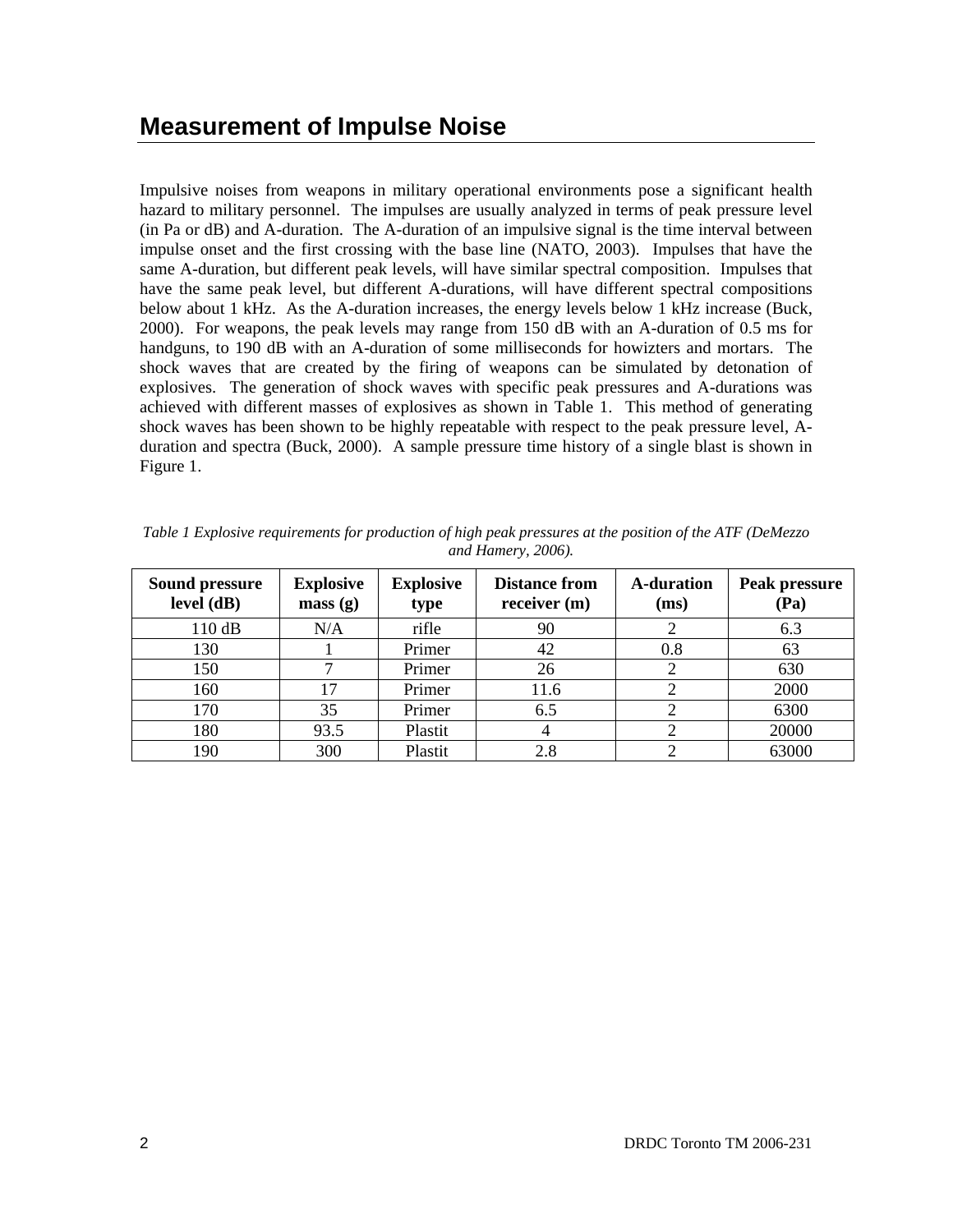

*Figure 1: Sample pressure time history of a 190 dB blast.* 

Blast noise measurements were performed at the ISL test facility in Baldersheim, France. The blasts were performed in a secured outdoor area by a certified explosives technician. The explosives were detonated remotely from inside a building on the test site. The data acquisition system and software for the noise measurements were also operated inside the building. For noise up to 160 dB, ¼" Brüel and Kjaer microphones (type 4938 or 4136) were used. For noise exceeding 160 dB, a shape probe was used. The shape probe consists of a high pressure transducer mounted on a tapered rod. The tapered end of the rod is pointed toward the blast, as its shape causes minimal distortion of the wavefront. Noise levels and spectra at the ears are captured using an artificial test fixture (ATF) developed by ISL. The ATF is an artificial head with human ear simulators (Brüel and Kjaer 4157), ear canals, pinnae and flesh in the circumaural area (Head Acoustics). The ATF is placed on the ground and the explosive is suspended close to the ground at the ear level of the head. This is done to avoid reflections.

It was of interest to measure the TFOE (transfer function of the open ear) for the ATF at different angles of incidence to check for symmetry about the interaural axis. The TFOEs of two ATFs were measured simultaneously, at different angles of incidence in increments of 45 degrees. A shape probe was placed between the two heads to capture the reference signal. A peak level of 150 dB and A-duration of 2 ms was used. The results for overall level are shown in Fig. 2. The responses of the two ATFs were symmetrical about the interaural axis within 5 dB.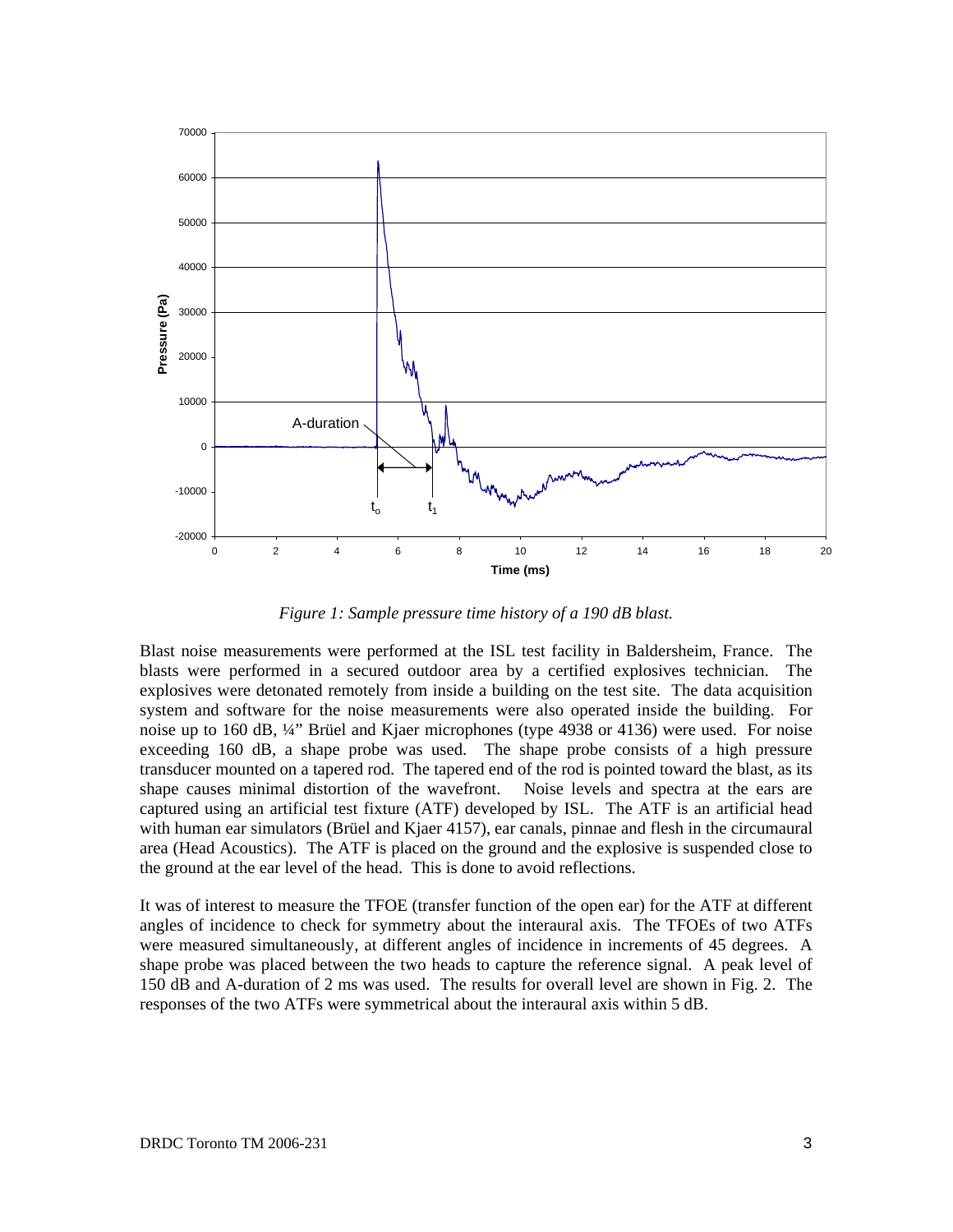

*Figure 2: ATF response for different angles of incidence, 150 dB peak noise.* 

The tapered end of the shape probe is generally pointed towards the blast such that minimal disturbance of the wavefront is achieved. It is of interest to determine how accurately the probe must be positioned in order to capture the true peak pressure and spectrum of the blast. As a starting point, the response of the shape probe was tested at angles of 0, 45 and 90 degrees with respect to the blast source, at peak levels of 170 and 190 dB. The octave band levels for the two peak levels are shown in Figures 3 and 4. The octave band levels were similar for the three angles of incidence for the 170 dB peak noise. For the 190 dB peak, differences occurred starting from 1 kHz. It was expected that the spectrum would be the same shape as for the 170 dB blast, because the two signals have the same A-duration. Thus, the best representation of the blast spectrum was obtained when the shape probe was oriented at 0 degrees. It would be of interest to test the response at smaller angles of incidence using the 190 dB blast to determine how much deviation from 0 degrees gives an acceptable response.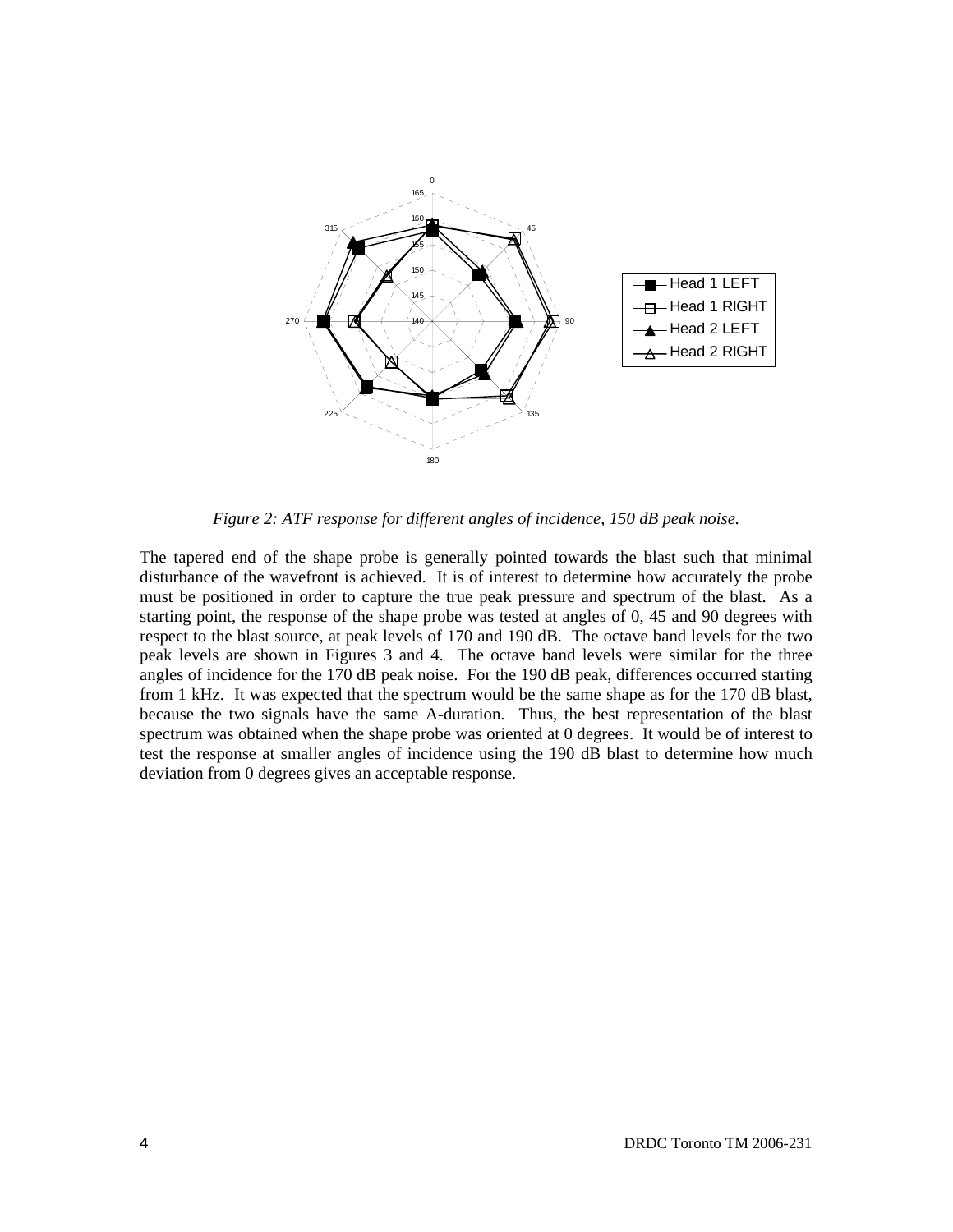

*Figure 3: Octave band levels measured with the shape probe for different angles of incidence, 170 dB peak noise.* 



*Figure 4: Octave band levels measured with the shape probe for different angles of incidence, 190 dB peak noise.*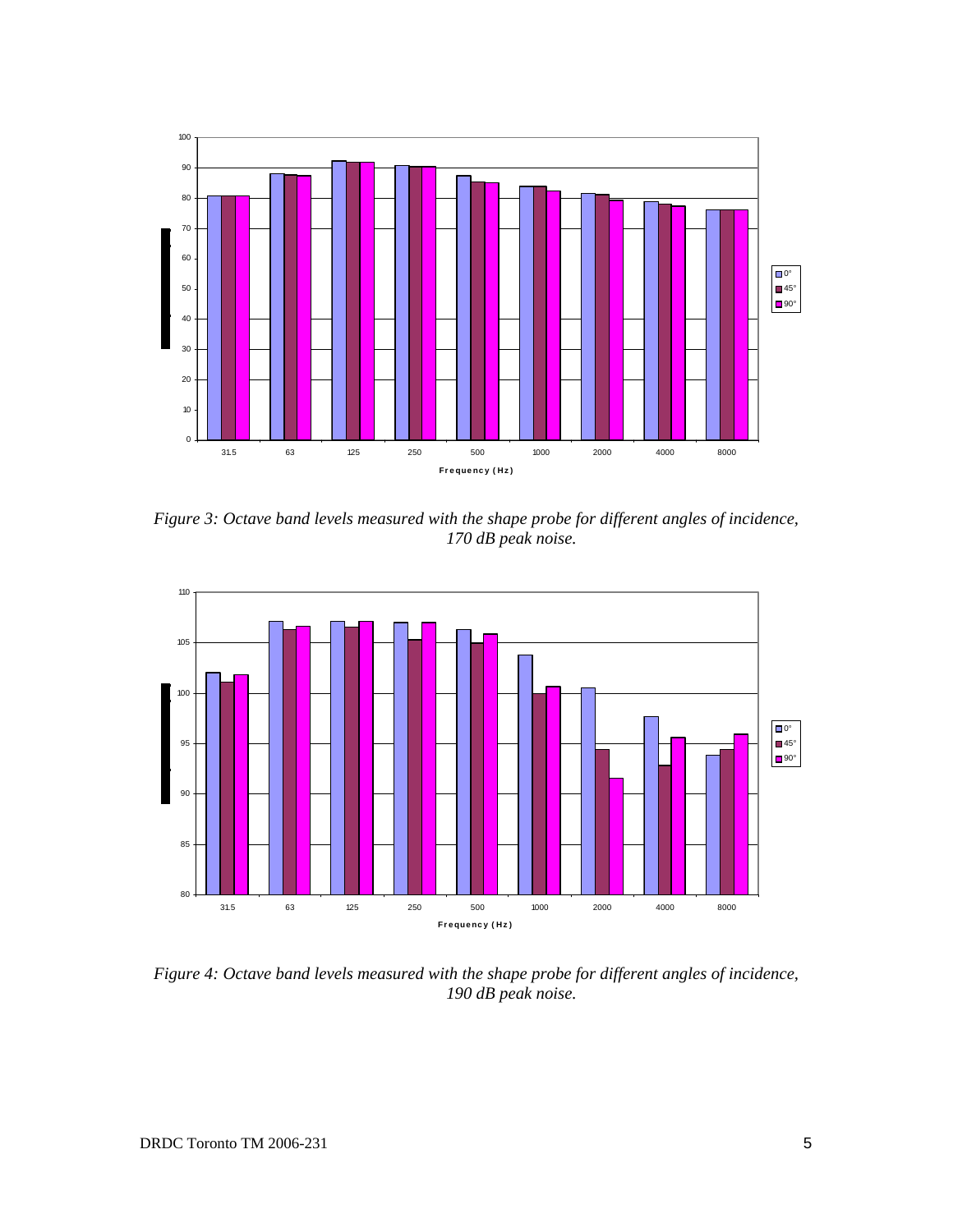### **Nacre QuietPro in Continuous Noise**

The QuietPro (Nacre) active earplug system has been tested at ISL for protection from firearms noise for the EPIGN (Escadron Parachutist d'Intervention de la Gendarmerie Nationale [De Mezzo and Hamery, 2006]) and for protection from blast noise (Buck et al., 2006). It was also of interest to test the performance of the QuietPro in continous noise. The insertion loss of the QuietPro for pink noise was measured in the reverberant test chamber at ISL. Three background noise levels were used: 85, 90 and 95 dB SPL. The insertion loss of the QuietPro was measured in passive (active noise reduction [ANR] off) and PTT modes (ANR on), with the PTT volume set to the minimum and maximum levels, using the ATF described in the previous section. To calculate the insertion loss, the noise levels captured at the ear microphones with the ears occluded were subtracted from the open ear levels. The results are shown in Figure 5. From the data shown, it appears that the performance of the system is worse in the PTT mode than the passive mode at frequencies between about 200 Hz and 8 kHz. It is stated in the QuietPro users manual that the PTT mode is effective for attenuating the ambient noise when the levels are above 85 dBA. Thus, although the insertion loss much less in the PTT mode than in the passive mode, the device appears the limit the noise level at the ears to 85 dBA. It would be of interest to repeat the measurements in noise above 95 dB to determine how well the limiting function performed in high noise levels. Previous tests performed at ISL using the QuietPro for blast noise showed that there was a large standard deviation in the insertion loss in both the passive and PTT modes (Buck et al., 2006).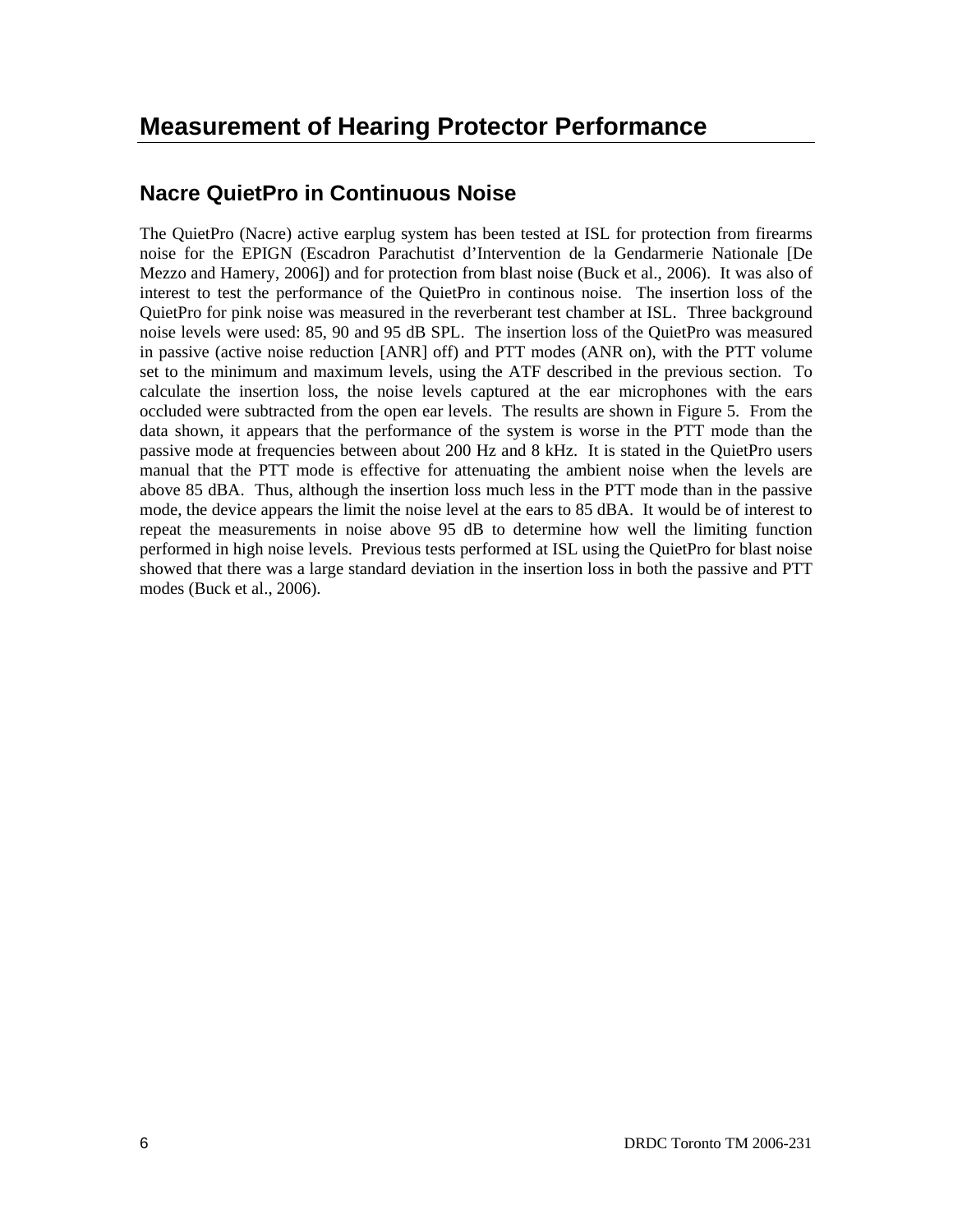

*Figure 5: Insertion loss measured with the QuietPro active earplug system in passive and ANR modes.* 

### **Testing of Hearing Protectors in Blast Noise**

Testing of two different earmuff and earplug combinations was done at Baldersheim, using explosives as described previously. Peak levels of 110, 130, 150, 170 and 190 dB were used. The first combination tested was a Peltor communications headset (type MT15H68 FB 950) and Bilsom nonlinear earplugs (Model 655). The tests were performed first with the headset alone, then with the headset and earplugs in combination. The open-ear levels were not measured for all of the peak levels for these tests; thus, the results are given as attenuation (ambient – occluded) values rather than insertion loss. The results are shown in Figure 6. Results could not be obtained for the headset alone at 190 dB due to overloading of the ear microphones. It was suspected that overloading occurred because the force of the blast caused the earcups to lift off of the ears. The combination of the headset and plug provided more attenuation than the headset alone, particularly above about 400 Hz.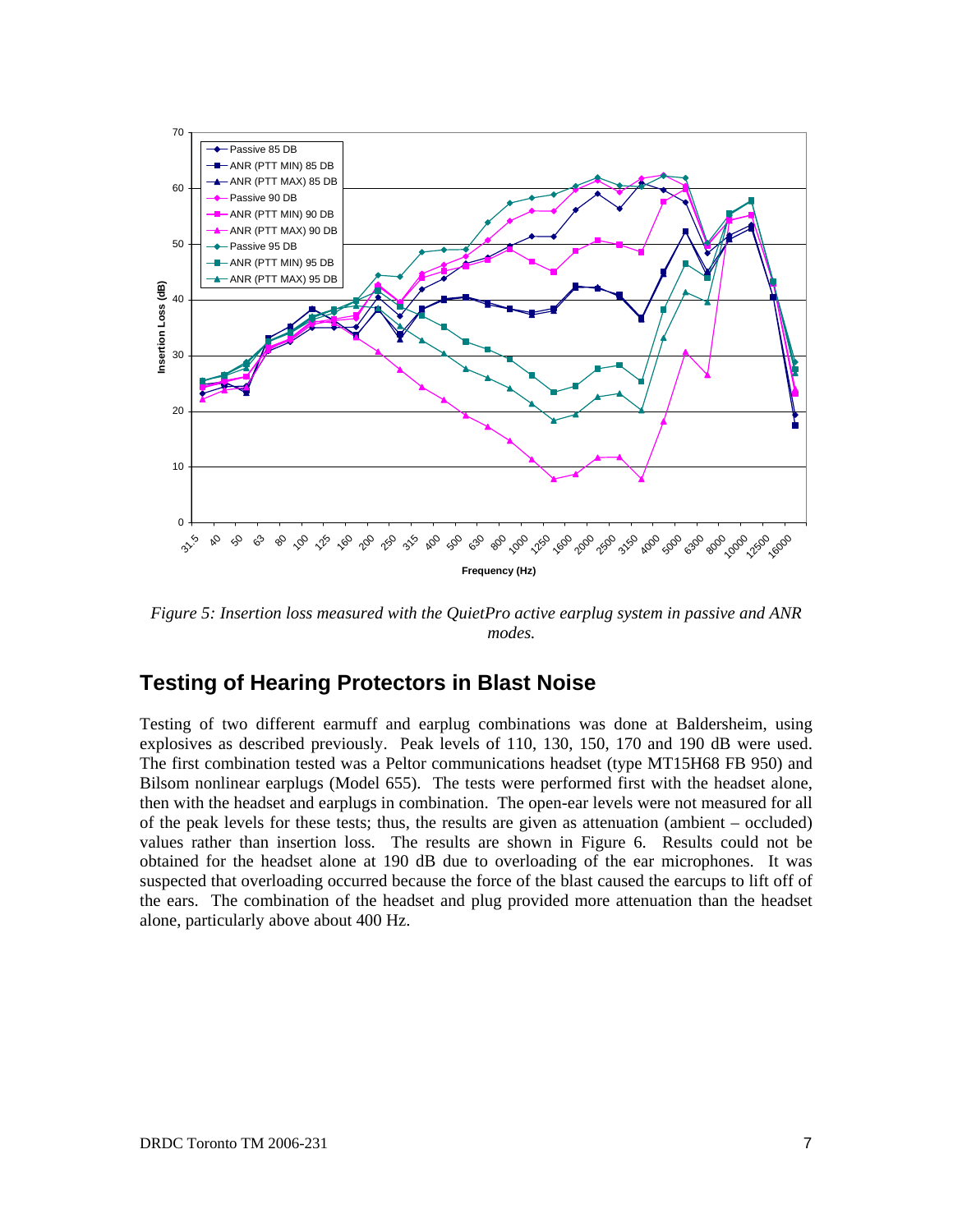

*Figure 6: Attenuation measured with the Peltor (Type MT15H68 FB 950) communications headset alone, and in combination with a Bilsom nonlinear earplug (Model 655).* 

The same Bilsom nonlinear plug was also tested in combination with a Peltor Optime III earmuff. The earmuff gave better attenuation than the communications headset up to about 2 kHz. When used in combination with the earplug, the attenuation with similar to that of the headset with the plug. The results are shown in Figure 7.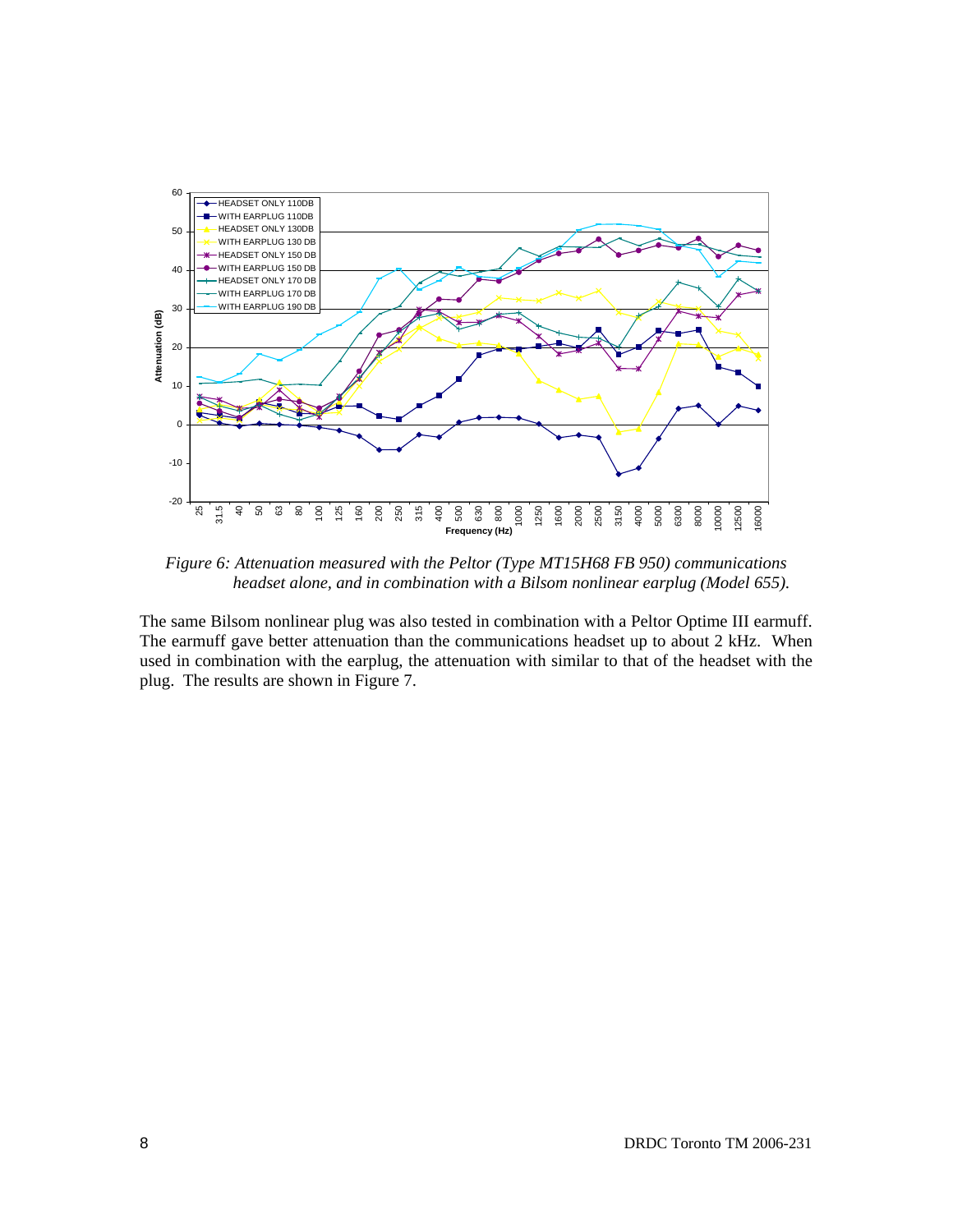

*Figure 7: Attenuation measured with the Peltor Optime III earmuff alone, and in combination with a Bilsom nonlinear earplug (Model 655).* 

A prototype earplug manufactured by AEARO was tested under the same conditions as listed above. The earplugs can be worn in the nonlinear mode (open) or linear mode (with the holes plugged [closed]). The results are shown in Figure 8. The earplugs do not give as much attenuation as double protection at higher frequencies (see Figure 7), but the low frequency (up to 1 kHz) attenuation is superior to double protection.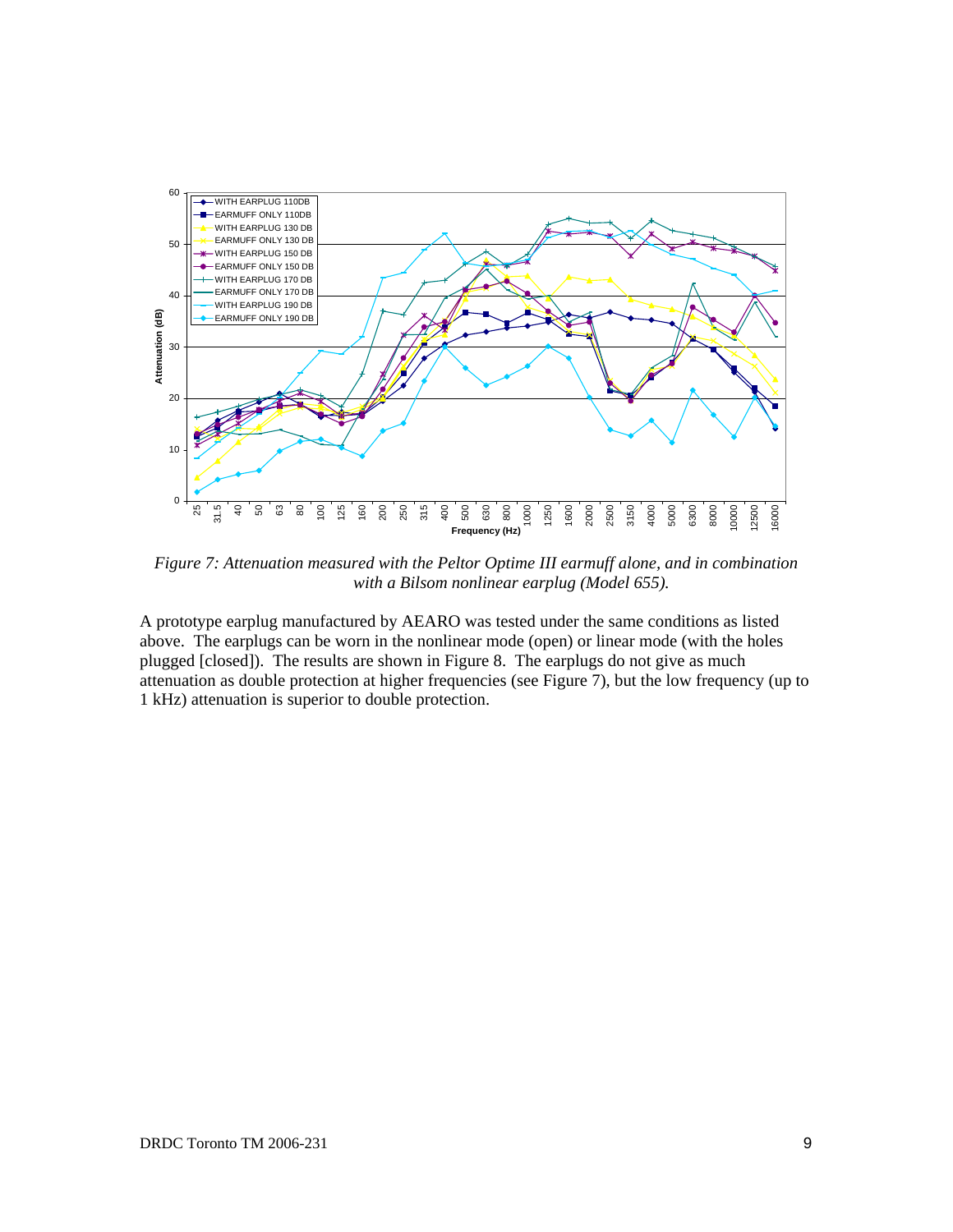

*Figure 8: Attenuation measured with the AEARO prototype plugs, in the open and closed configurations.*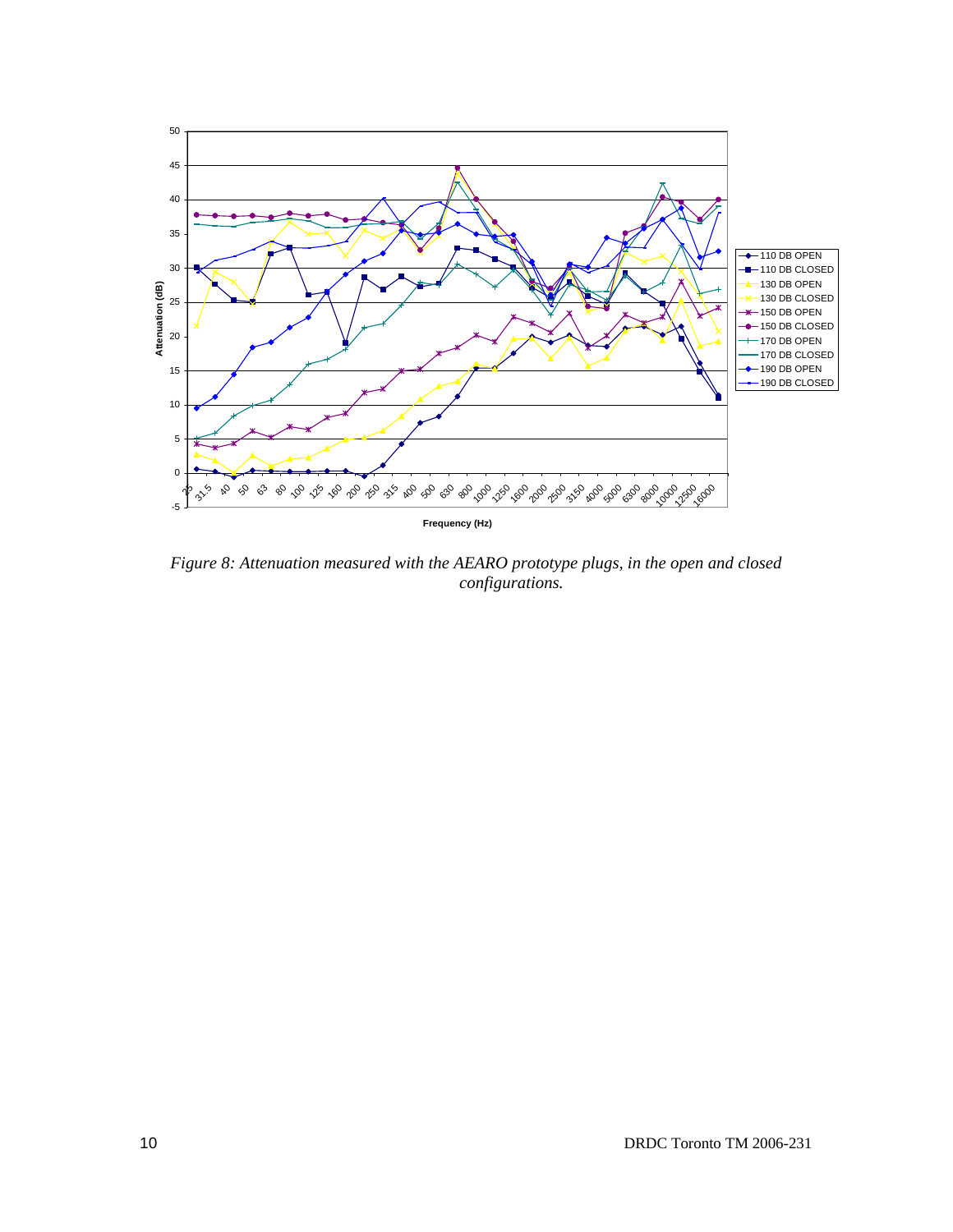Another type of experiment that was performed at the Baldersheim shooting range involved the simulation of mine explosions. A steel leg was suspended over a sand pit, such that the leg had freedom to swing back and forth in a single plane. Attachments of varying weights and materials were used to model the foot and footwear. Steel of various thicknesses, sometimes in combination with a stiff foam, were used in the experiments. The explosive was encased in a plastic container (Amtech Aeronautical Ltd., Medicine Hat, AB) and buried 2 cm in the sand below the foot. The pressure near the point of explosion was measured with a shape probe. The strain on the leg and the velocity of the leg movement caused by the explosion were also captured. These experiments were being done to better understand how to protect against mine explosions.

Other research activities in the group included digital filtering of speech signals for noise removal, and inverse acoustics for the location of a source in the interest of sniper detection.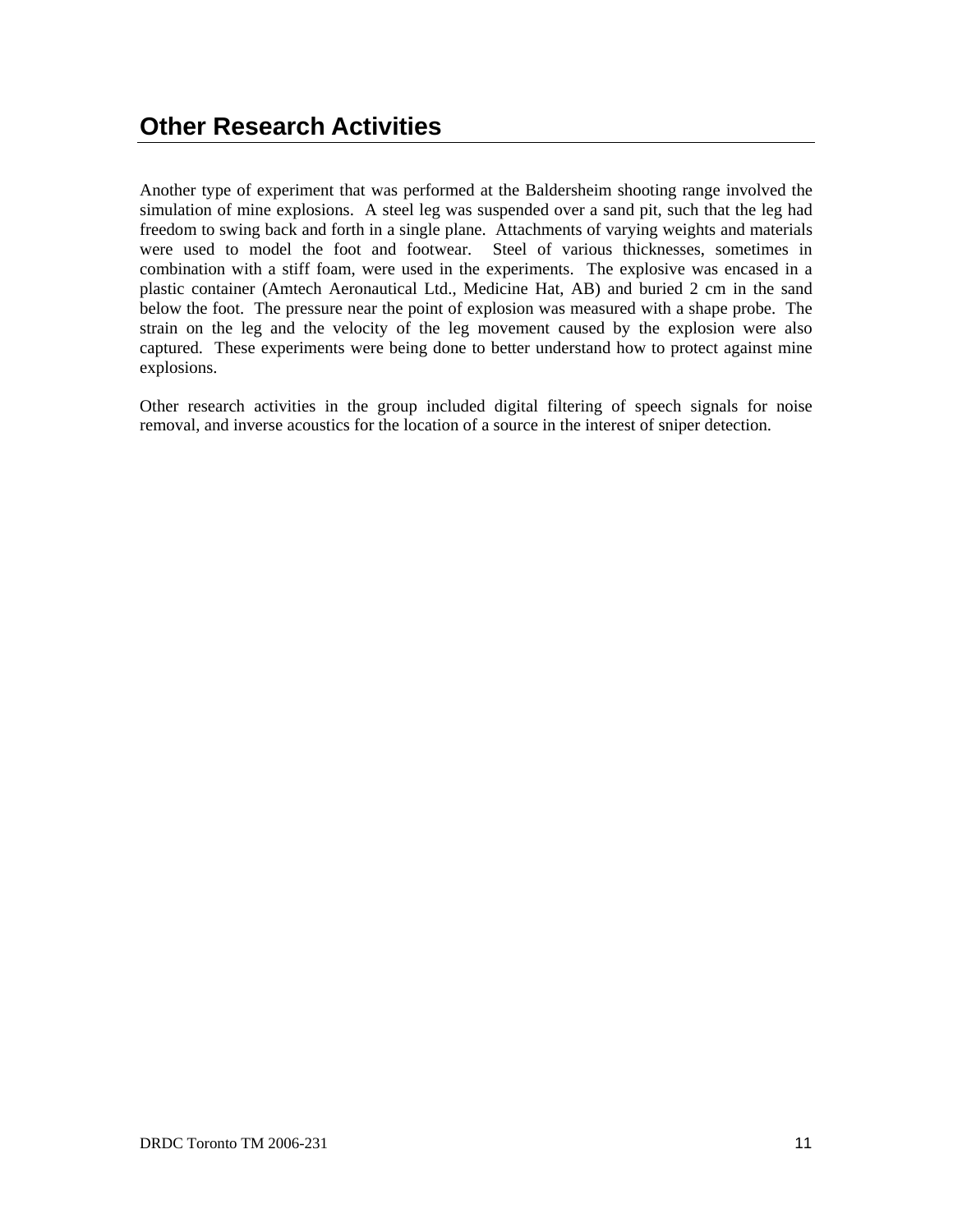# **Discussion and Possibilities for Future Work**

There is an increasing demand from military groups for recommendations on types of hearing protection devices (HPDs) and communication systems that should be used in specific operational environments. There is no single HPD that is effective for all environments. For example, personnel who are inside an armoured personnel carrier require protection from continuous noise and radio communication capability, but likely do not require protection from impulse noise or sound localization capability. Dismounted soldiers require the ability to hear warnings, localize sounds and communicate with other members of their platoon, in addition to being protected from impulsive noise. In all cases, the HPD must be compatible with the rest of their equipment without compromising the noise attenuation, and must be acceptably comfortable to wear and easy to operate.

The facilities and capabilities at ISL enable scientists to carry out experiments that are not possible at DRDC Toronto. These include the blast site and access to explosives for impulsive noise measurements, and the possession of ATFs for measuring in-ear levels. DRDC Toronto has access to human test subjects and facilities that can be used to evaluate the performance of HPDs in continuous noise. HPD performance can be measured in terms of insertion loss (alone and in combination with other headgear), speech intelligibility and sound localization. However, when using human test subjects, the HPDs can only be evaluated in moderate noise levels. The combined capabilities of ISL and DRDC Toronto could facilitate the development of a project that would address the issues of choosing HPDs mentioned above for use in military operations. The issue of improvised explosive devices (IEDs) is of increasing importance to the military. As ISL is already using blasts for the simulation of mine explosions in the interest of limb protection, it may be possible to design experiments to investigate the protective capability of other types of kit (HPDs, helmets, etc.).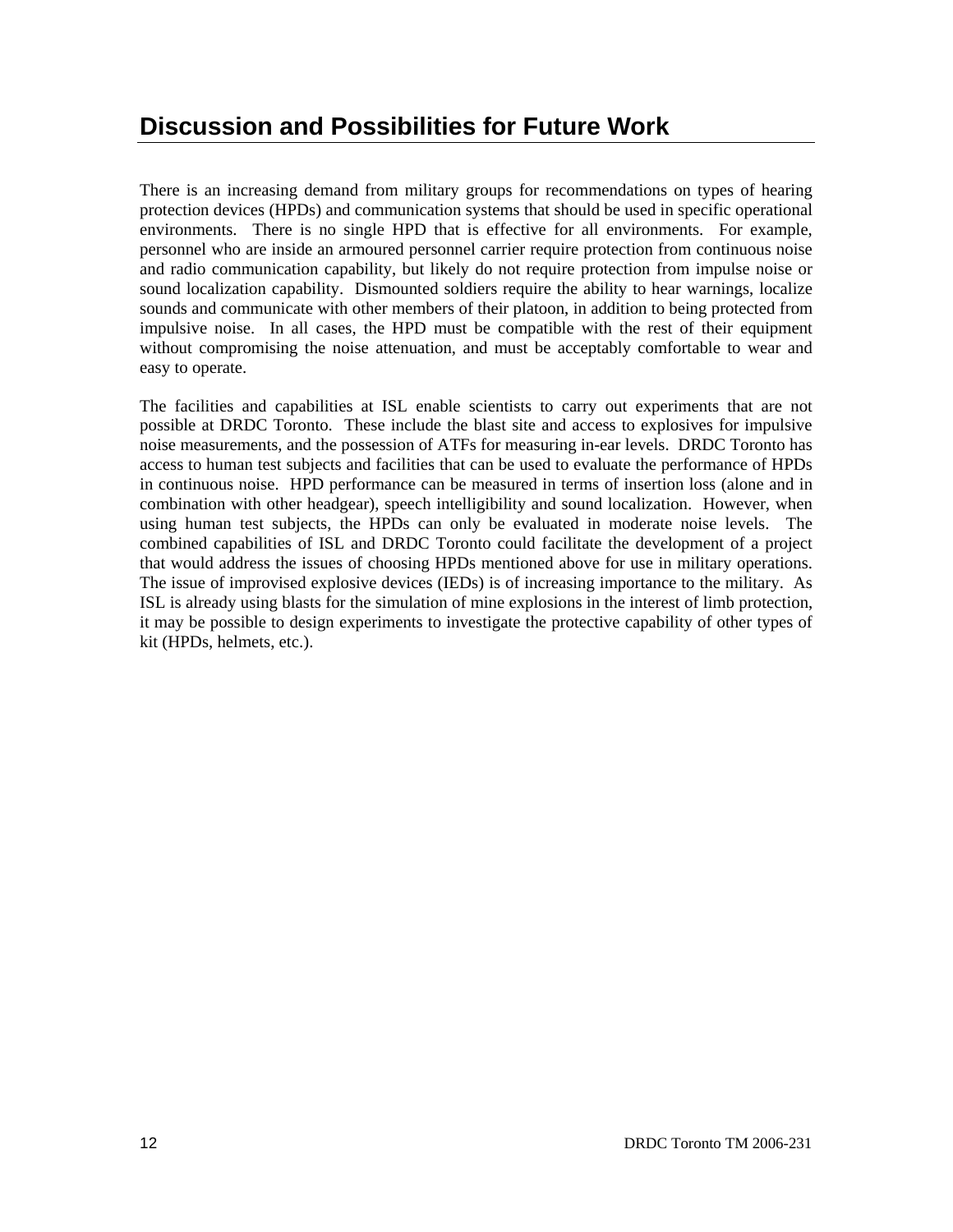- [1] Buck, K. (2000). Performance of hearing protectors in impulse noise. In RTO Lecture series 219, RTO-ENP-11 AC/323(HFM)TP/31, pp 3-1 to 3-10.
- [2] Buck, K., De Mezzo, S. and Brom, G. (2006). Evaluation of the behaviour of the QuietPro hearing protection devices when undergoing impulse noise simulations with peak pressure levels between 160 dB and 195 dB. French-German Institute of Saint-Louis, unpublished document.
- [3] De Mezzo, S. and Hamery, P. (2006). Evaluation acoustique de bouchons d'oreilles moulés avec atténuation électronique: Comportement en régime impulsionnel. French-German Institute of Saint-Louis, unpublished document.
- [4] North Atlantic Treaty Organisation. (2003). Reconsideration of the Effects of Impulse Noise, RTO Technical Report TR-017.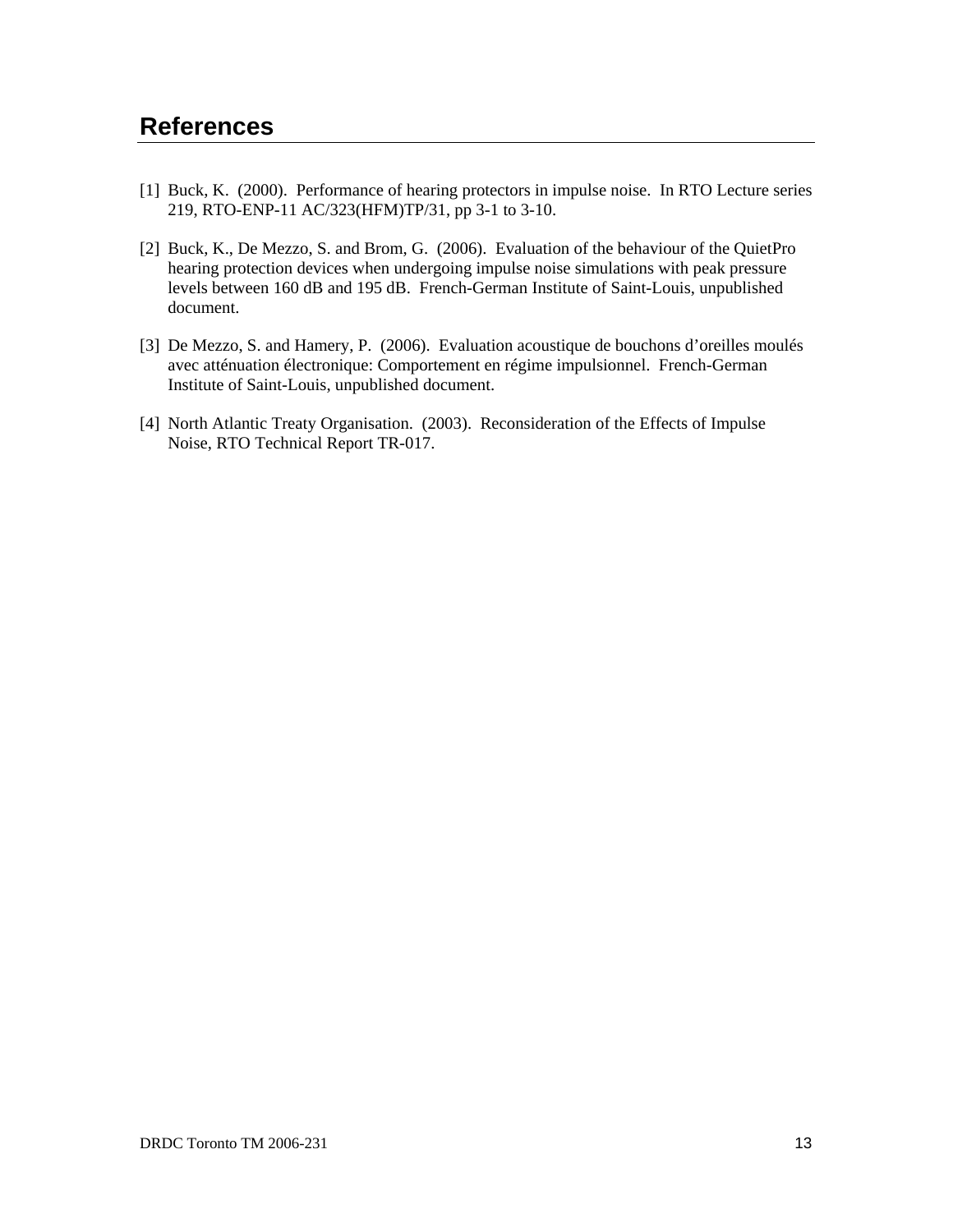This page intentionally left blank.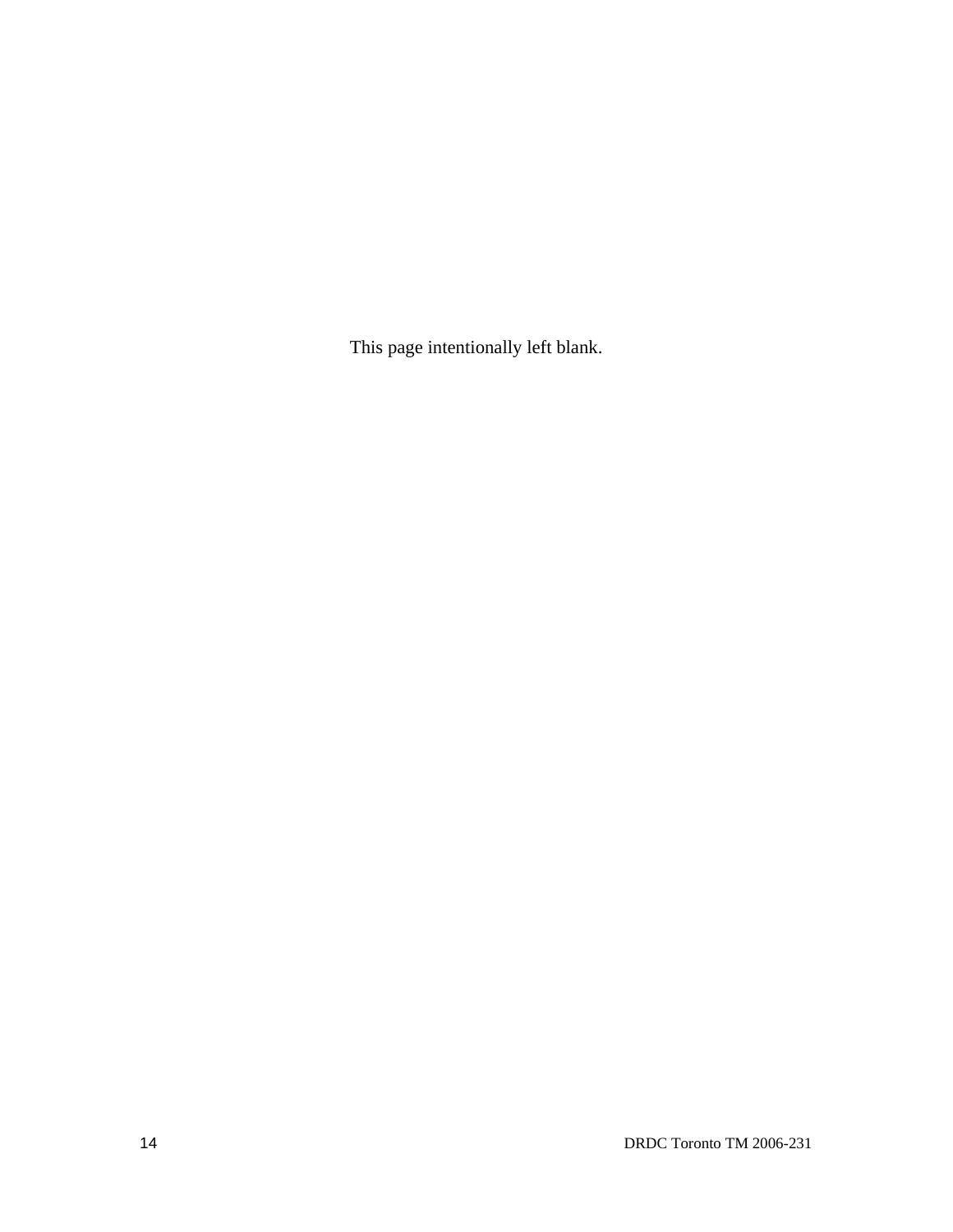### **Annex A Agreement for Scientific Exchange between Canada and the French-German Institute of Saint-Louis**

#### **AGREEMENT**

#### **BETWEEN**

Her Majesty the Queen in right of Canada, acting through and represented by the Minister of National Defence,

hereinafter called the MND,

#### **AND**

L'Institut franco-allemand de recherches de St Louis, (The Franco-German Research Institute of St. Louis) 5, Rue du Général Cassagnou, BP 34, 68301 St Louis (France)

represented by its directors, Ingénieur Général Dominique LITAISE and EDirBWB Volker SCHMITT,

hereinafter called the ISL,

the MND and the ISL being collectively referred to as "the Parties" and individually as "the Party",

considering the NATO Agreement on the Communication of Technical Information for Defence Purposes of 19 October 1970 ;

considering the Arrangement between the Minister of National Defence of Canada and the Minister of Defence of the French Republic concerning Cooperation in Defence research dated 3 November 1993 ;

considering the Arrangement between the Minister of National Defence of Canada and the Minister of Defense of Germany dated 31 March 1958;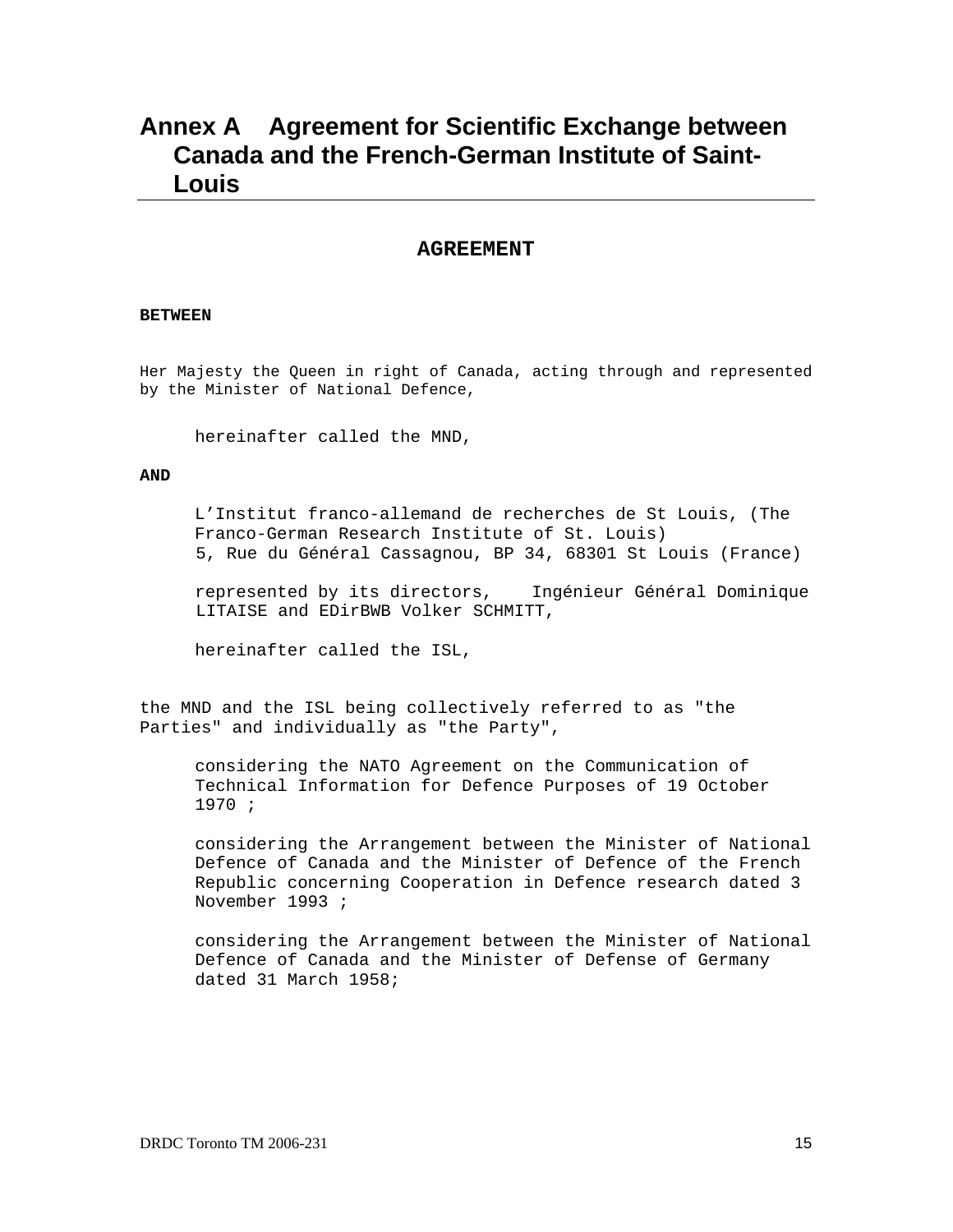considering the Agreement between the French Republic and the Federal Republic of Germany relative to the Franco-German Research Institute of St. Louis dated 31 March 1958;

have reached the following understandings:

#### **Article 1 - PURPOSE OF THE PRESENT CONVENTION**

1.1 Ann Nakashima, scientific researcher employed by MND – DRDC Toronto is hereby authorized to occupy the position of guest researcher at the ISL from 1 August 2006 to 30 August 2006. The work to be carried out shall concern the fields of noise measurements and hearing protection. The purpose of the present Agreement is to define the terms of this collaboration.

#### **Article 2 - FINANCIAL ASPECTS**

2.1 The MND shall maintain Ann Nakashima's salary and benefits. Her travel expenses and accommodation fees shall be borne by the MND.

2.2 ISL will not charge for the use of facilities or equipment necessary for the performance of individual or collaborative tasks.

#### **Article 3 - TERMS FOR THE PERIOD OF THE COLLABORATION**

3.1 Ann Nakashima shall be subject to the general rules and regulations regarding access to the premises (work areas, administrative and general services, food service) hygiene, safety and security, and working hours.

#### **Article 4 - CONFIDENTIALITY - PUBLICATIONS**

4.1 Confidentiality

4.1.1 Each Party hereby undertakes not to publish or in any way disclose any scientific or technical knowledge belonging to the other Party of which a Party should become aware as a result of the fulfillment of the present Agreement, unless:

4.1.1.1 the aforementioned information has entered the public domain, or 4.1.1.2 the Party seeking to disclose the information has obtained the prior written authorization of the other Party.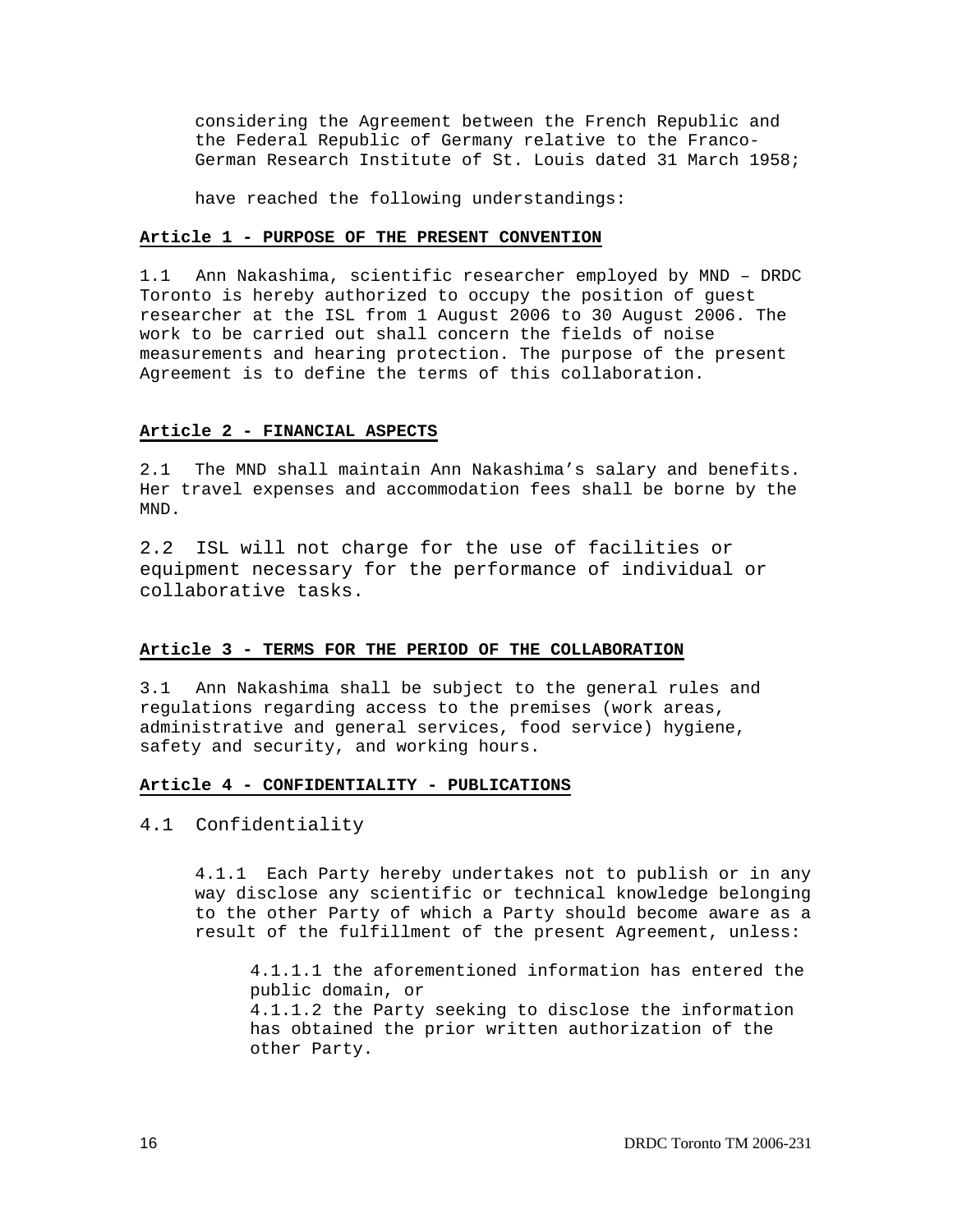This commitment shall remain in force for a period of five years following the date of this Agreement.

#### 4.2 Publication

4.2.1 The Parties shall determine the appropriateness of any publication or communication of the results of the collaboration jointly.

4.2.2 Prior to the publication or the communication of any information, the disclosing Party shall be required to obtain the written authorization of the other Party by registered letter, with acknowledgement of receipt, or by any other means proving the date on which the request was issued. The other Party shall be required to reply by registered letter, with acknowledgement of receipt, within two months of receiving the request. Should no reply be made within this period, it shall be considered that the request has been granted.

4.2.3 Any publications and communications shall cite the contribution of each of the Parties. An exception to this rule shall be made in the event that one of the Parties expresses, explicitly in writing, its wish not to co-sign a publication which nevertheless meets with its approval.

4.2.4 These provisions shall in no way override the obligation of each of the scientific officials and/or of his/her colleagues to produce an activity report for in-house usage within the entity employing them insofar as any such communication shall not be considered as disclosure of intellectual property.

#### **ARTICLE 5 - INTELLECTUAL PROPERTY**

5.1 Knowledge Acquired by a Party Prior to and Outside of the Collaboration

5.1.1 Any knowledge in the said field acquired by either Party prior to and outside of the collaboration shall remain the property of that Party.

5.1.2 Should any results obtained prior to or outside of the collaboration be needed for the purposes of the collaboration, they shall be made available for this sole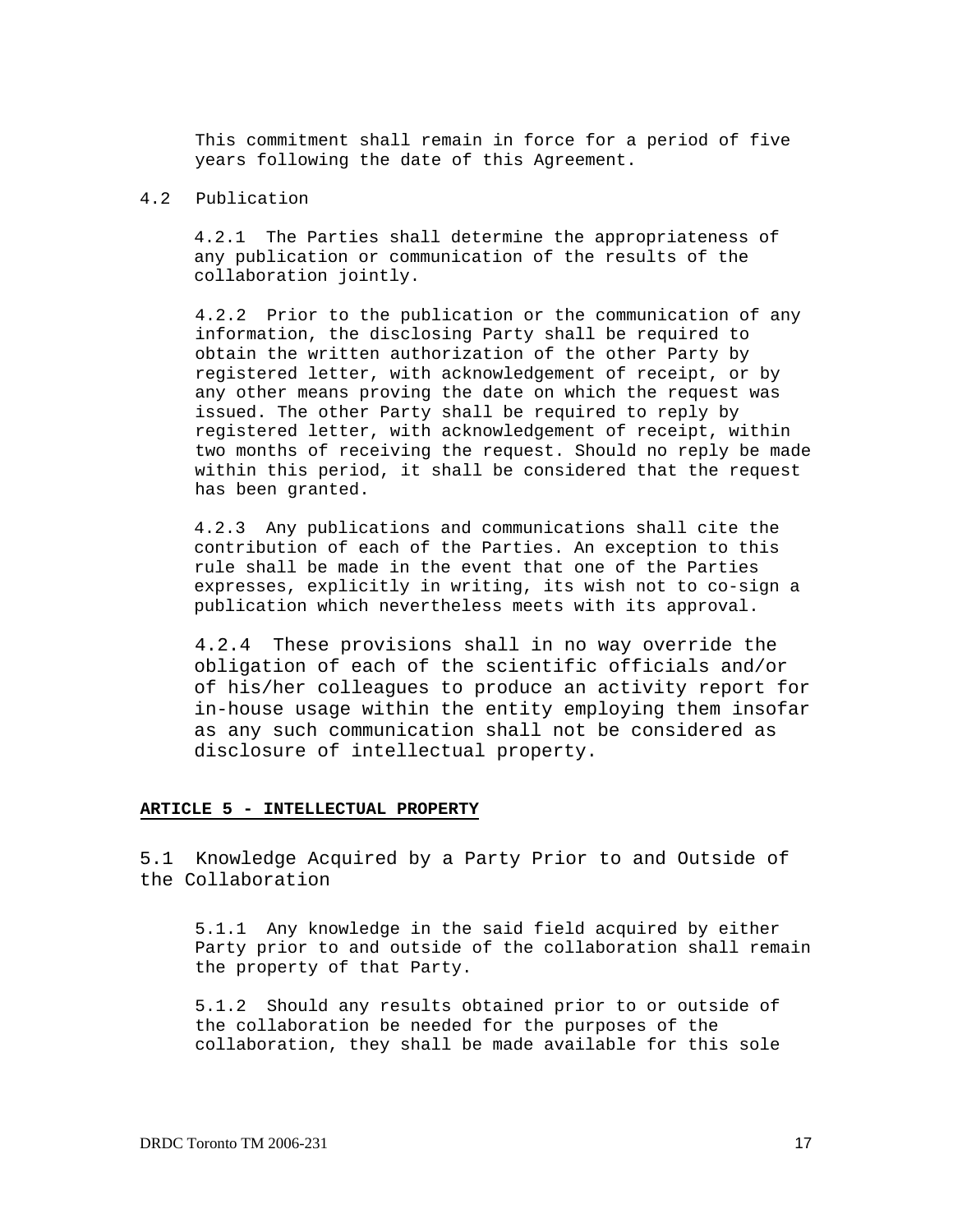purpose by the owning Party in compliance with Section 6.3 hereafter. This disclosure shall not constitute a transfer of ownership nor a right of free usage unless the express approval of the owning Party is granted in writing.

#### 5.2 Results Arising from the Collaboration

5.2.1 The Parties do hereby expressly agree that any results arising from the present study carried out in collaboration with Dr. Abel and one or more staff of the MND shall be co-owned by the MND and the ISL, unless one of the Parties should waive its rights of co-ownership in writing. For this purpose, the Parties shall take all necessary measures with a view to protecting this co-owned property, including: non-disclosure, patenting, copyrighting or any other appropriate means.

5.2.2 Prior to the filing of a joint patent application, the Parties shall establish a co-ownership agreement. This co-ownership agreement shall determine the contribution of each Party to the patenting, renewal and maintenance fees and expenses for each patent as well as the usage privileges and royalties due to each of the Parties. If, subsequent to the decision to file a patent, one of the Parties should waive its right to:

5.2.2.1 file a priority patent application,

5.2.2.2 and/or file an application for the corresponding foreign patents,

5.2.2.3 and/or to pursue the application process for the said patents

5.2.2.4 and/or to renew the said patents,

that Party shall inform the other Party by registered letter, with acknowledgement of receipt, within three months of the first filing in order that the other Party may, should it so wish, undertake the formalities involved in filing for and/or renewing the patent or patents.

5.2.3 The Parties undertake to: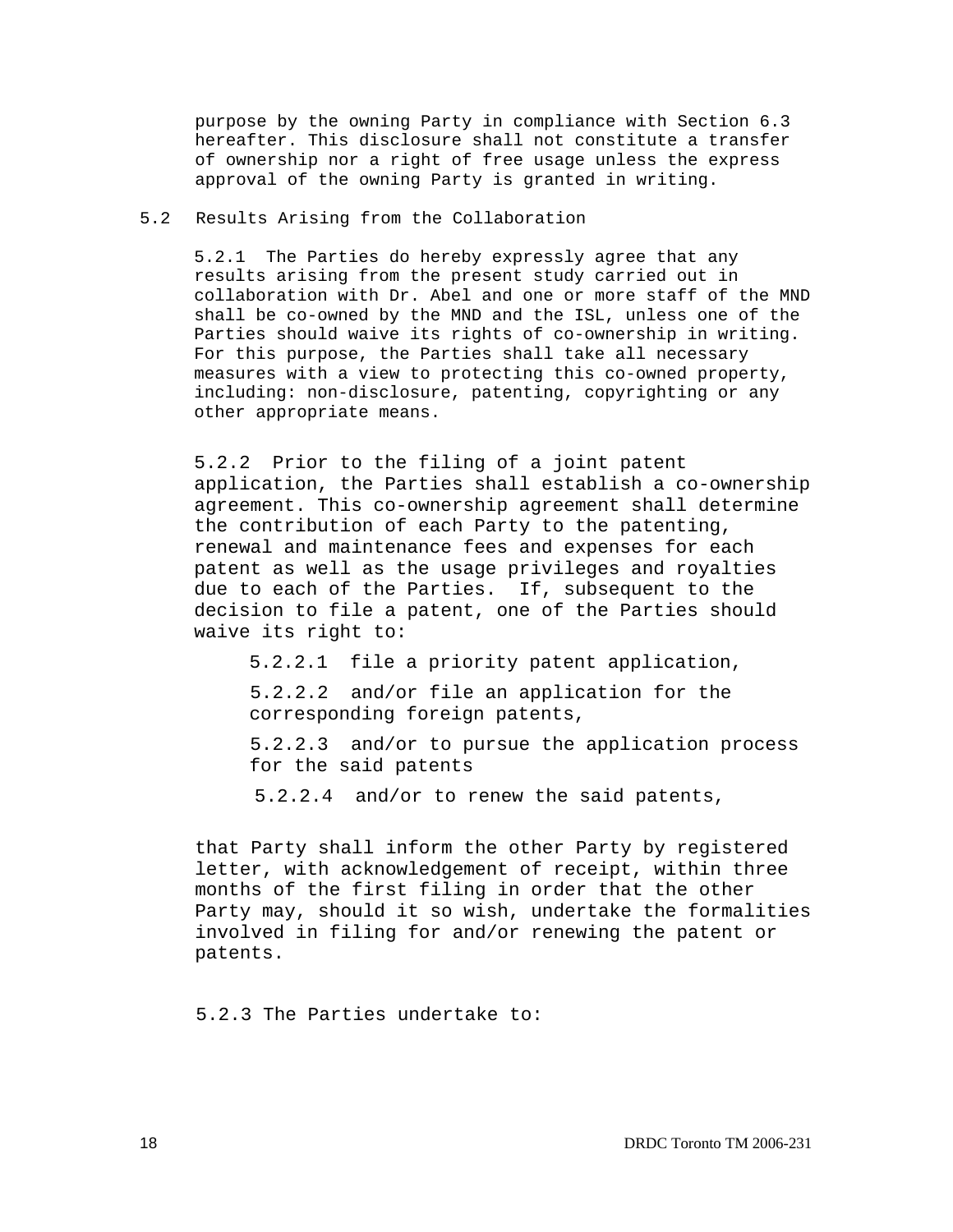5.2.3.1 ensure that the names of any inventors be mentioned (unless they should waive this right) in accordance with the applicable legal provisions in any patent application filed by either Party;

5.2.3.2 ensure that their respective personnel, named as inventors provide all signatures and carry out all formalities required for the patent applications and renewals;

5.2.3.3 inform each other as to any patent filings and renewals carried out.

5.2.4 A Party may not, under any circumstances, assign the patents to a third party without the written approval of the other Party. In any assignment document, the rights and the interests of the nonassigning Party shall be respected.

#### **ARTICLE 6 - USE OF THE RESULTS**

6.1 Each Party may use the results of the collaborative study for the needs of its own research. In accordance with article 9.2 of the Franco-German Convention of 31 March 1958 (JO RF of 19 January 1960 Page 567), the ISL is obliged to provide the results of its work free of charge to the governments of the French Republic and the Federal Republic of Germany. The MND undertakes to foster the execution of this provision by providing user rights to its own intellectual property on fair and reasonable terms.

6.2 In the event of any direct or indirect use of the shared results, the Party using the results undertakes to pay to the other Party the remuneration or royalties defined in the co-ownership agreement.

6.3 Should the exploitation of the shared results by one of the Parties require the use of know-how or patents held prior to the date of this Agreement by the other Party, the Party holding the intellectual property rights shall make all reasonable efforts, without prejudice to any rights conceded to third parties, to foster this exploitation. The rights of usage for any rights held by a Party prior to the date of this Agreement shall be defined on a case by case basis.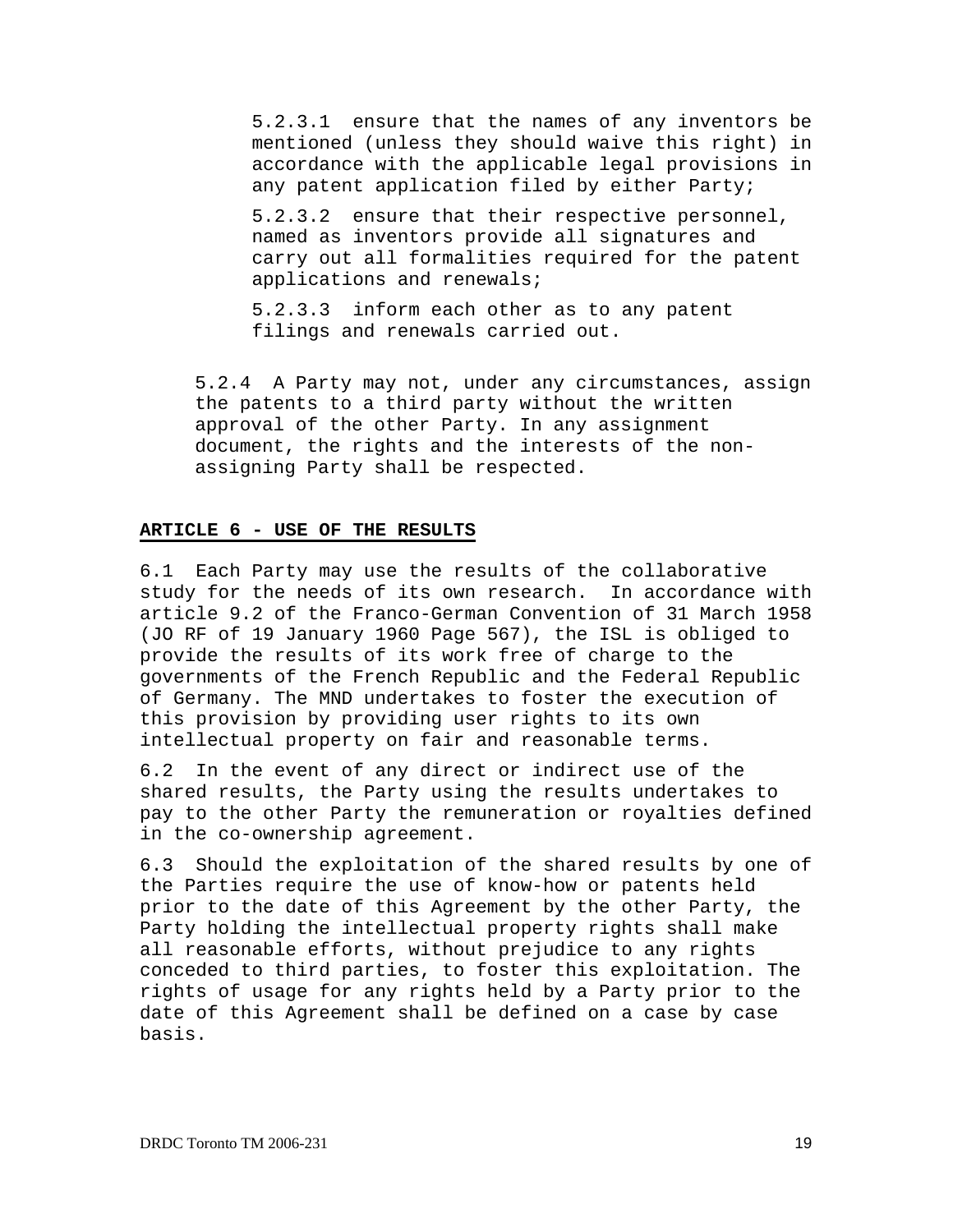#### **Article 7 - LIABILITY**

7.1 Each Party shall assume the consequences of any damages caused to its own property and personnel during the execution of the present Agreement, with the exception of instances of negligence committed by the other Party or by the personnel of the other Party.

#### **Article 8 - DENUNCIATION**

8.1 The MND and the ISL reserve the right to terminate the present Agreement at any time without the obligation to provide any particular justification.

#### **Article 9 - SETTLEMENT OF DISPUTES**

9.1 Any disputes regarding the interpretation or application of this Agreement will be resolved by consultation between the Parties and will not be referred to any national or international tribunal or any other third party for settlement.

In witness whereof this Agreement has been executed this day of 2005.

For Her Majesty **For the ISL**,

**R.W. Walker** IGA D. LITAISE

**\_\_\_\_\_\_\_\_\_\_\_\_\_\_\_\_\_\_\_\_\_\_\_\_\_\_\_\_\_** \_\_\_\_\_\_\_\_\_\_\_\_\_\_\_\_\_\_\_\_\_\_\_\_\_\_\_\_\_\_\_

Assistant Deputy Minister (Science & Technology)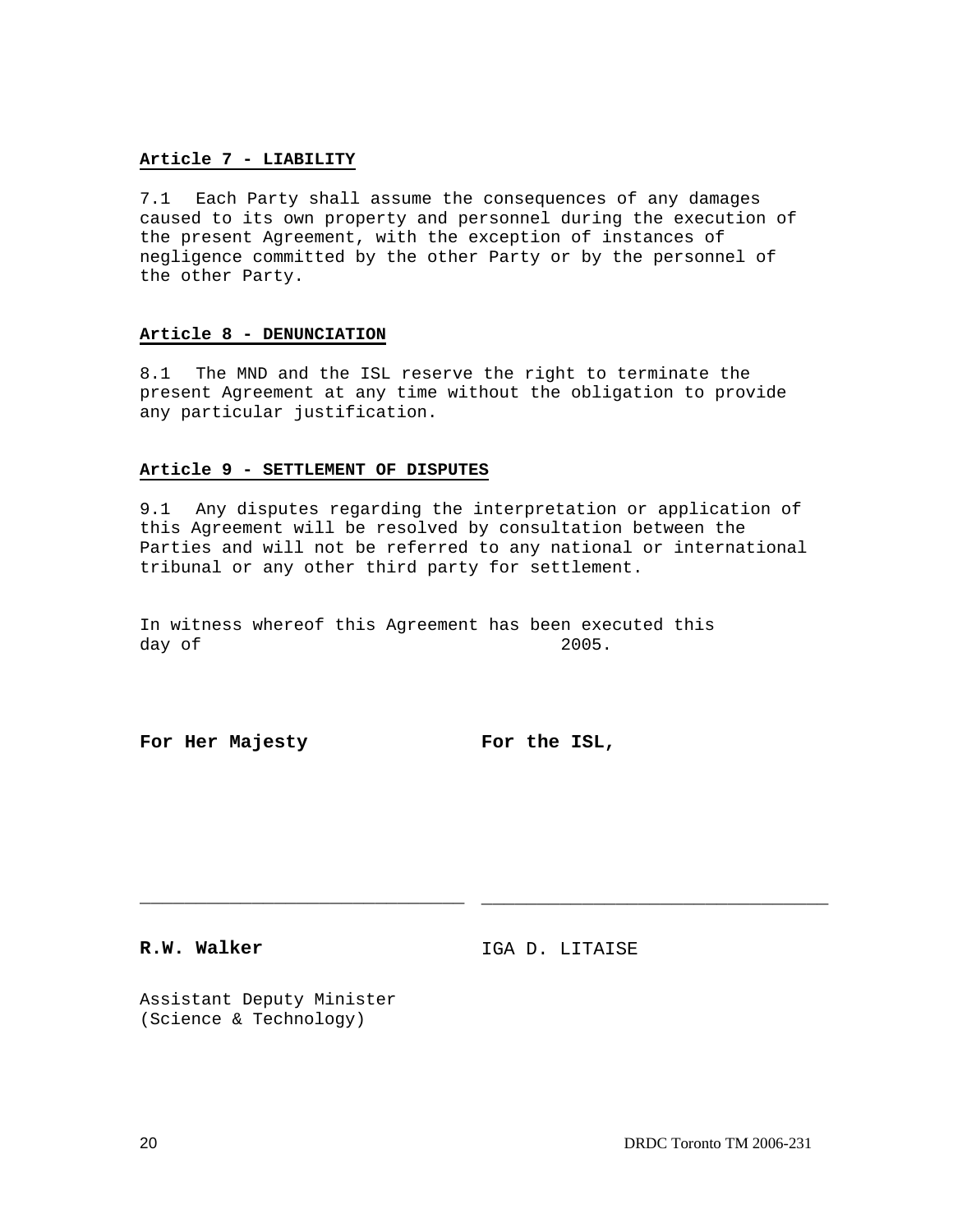EDirBWB V. SCHMITT

\_\_\_\_\_\_\_\_\_\_\_\_\_\_\_\_\_\_\_\_\_\_\_\_\_\_\_\_\_\_

Date\_\_\_\_\_\_\_\_\_\_\_\_\_\_\_\_\_\_\_\_\_\_\_\_\_ Date\_\_\_\_\_\_\_\_\_\_\_\_\_\_\_\_\_\_\_\_\_\_\_\_\_\_\_

 $\overline{\phantom{0}}$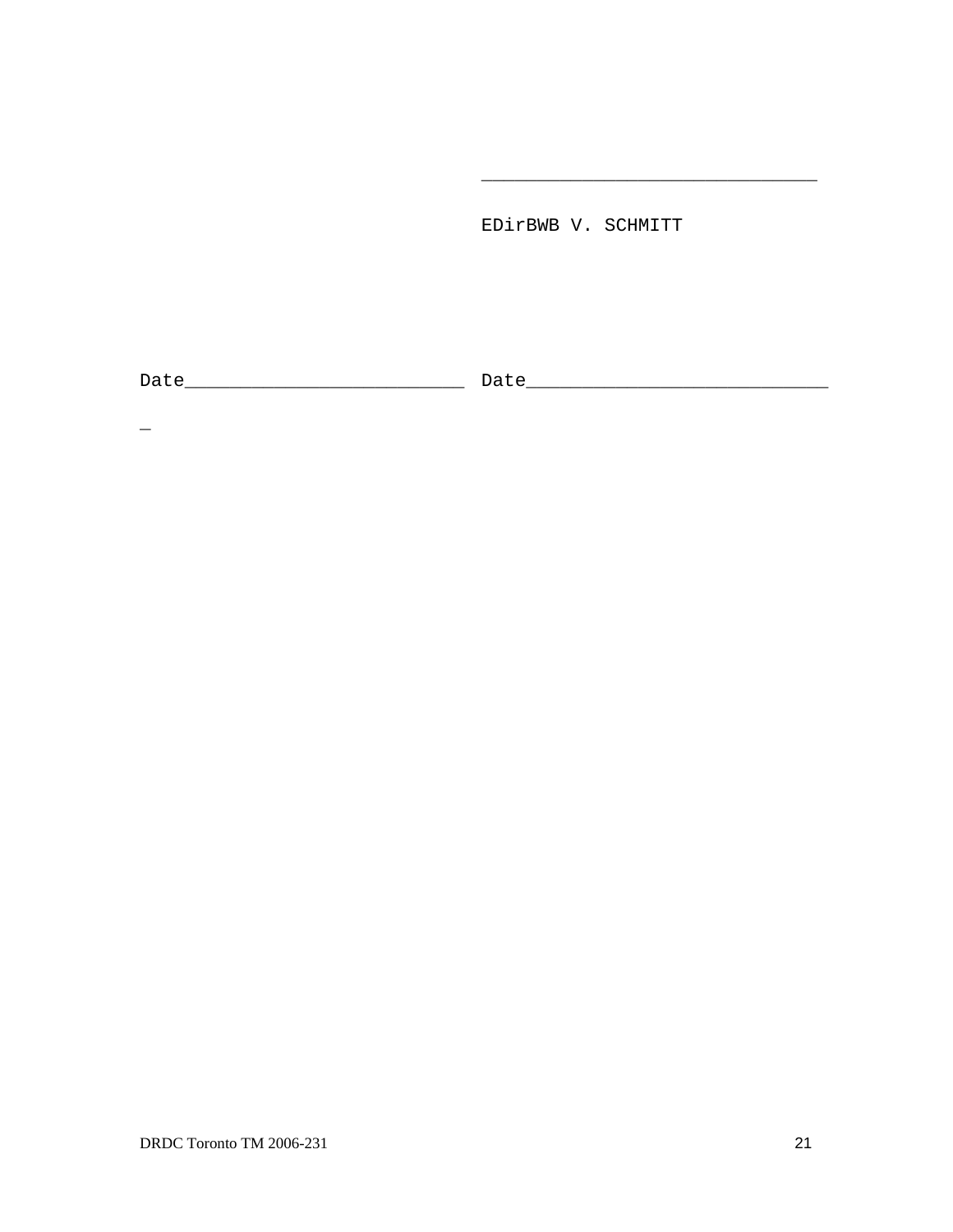## **UNCLASSIFIED**

| <b>DOCUMENT CONTROL DATA</b><br>(Security classification of the title, body of abstract and indexing annotation must be entered when the overall document is classified)                                                                                                                                                                                                                                                                                                                                                                                                |                                                                                                 |                                                                                                                                            |                                                                                                                                                          |  |  |
|-------------------------------------------------------------------------------------------------------------------------------------------------------------------------------------------------------------------------------------------------------------------------------------------------------------------------------------------------------------------------------------------------------------------------------------------------------------------------------------------------------------------------------------------------------------------------|-------------------------------------------------------------------------------------------------|--------------------------------------------------------------------------------------------------------------------------------------------|----------------------------------------------------------------------------------------------------------------------------------------------------------|--|--|
| 1. ORIGINATOR (The name and address of the organization preparing the document, Organizations<br>for whom the document was prepared, e.g. Centre sponsoring a contractor's document, or tasking<br>agency, are entered in section 8.)<br>Publishing: DRDC Toronto<br>Performing: DRDC Toronto<br>Monitoring:<br>Contracting:                                                                                                                                                                                                                                            |                                                                                                 |                                                                                                                                            | 2. SECURITY CLASSIFICATION<br>(Overall security classification of the document<br>including special warning terms if applicable.)<br><b>UNCLASSIFIED</b> |  |  |
| $3.$ TITLE (The complete document title as indicated on the title page. Its classification is indicated by the appropriate abbreviation (S, C, R, or U) in parenthesis at<br>the end of the title)<br>Impulse Noise: Measurement Techniques and Hearing Protector Performance Report<br>on Scientific Exchange at the French-German Research Institute of Saint-Louis (U)<br>Bruit impulsif - Techniques de mesure et rendement des dispositifs de protection<br>auditive - Rapport d'échange scientifique à l'Institut franco allemand de recherches de<br>Saint-Louis |                                                                                                 |                                                                                                                                            |                                                                                                                                                          |  |  |
| 4. AUTHORS (First name, middle initial and last name. If military, show rank, e.g. Maj. John E. Doe.)<br>Ann Nakashima; Karl Buck; Pascal Hamery; Gilbert Brom                                                                                                                                                                                                                                                                                                                                                                                                          |                                                                                                 |                                                                                                                                            |                                                                                                                                                          |  |  |
| 5. DATE OF PUBLICATION<br>(Month and year of publication of document.)<br>October 2006                                                                                                                                                                                                                                                                                                                                                                                                                                                                                  | 6a NO. OF PAGES<br>(Total containing information, including<br>Annexes, Appendices, etc.)<br>29 |                                                                                                                                            | 6b. NO. OF REFS<br>(Total cited in document.)<br>4                                                                                                       |  |  |
| 7. DESCRIPTIVE NOTES (The category of the document, e.g. technical report, technical note or memorandum. If appropriate, enter the type of document,<br>e.g. interim, progress, summary, annual or final. Give the inclusive dates when a specific reporting period is covered.)<br><b>Technical Memorandum</b>                                                                                                                                                                                                                                                         |                                                                                                 |                                                                                                                                            |                                                                                                                                                          |  |  |
| 8. SPONSORING ACTIVITY (The names of the department project office or laboratory sponsoring the research and development - include address.)<br>Sponsoring:<br>Tasking:                                                                                                                                                                                                                                                                                                                                                                                                 |                                                                                                 |                                                                                                                                            |                                                                                                                                                          |  |  |
| 9a. PROJECT OR GRANT NO. (If appropriate, the applicable<br>research and development project or grant under which the document was<br>written. Please specify whether project or grant.)<br>16ck02-02                                                                                                                                                                                                                                                                                                                                                                   |                                                                                                 | the document was written.)                                                                                                                 | 9b. CONTRACT NO. (If appropriate, the applicable number under which                                                                                      |  |  |
| 10a. ORIGINATOR'S DOCUMENT NUMBER (The official<br>document number by which the document is identified by the originating<br>activity. This number must be unique to this document)<br>DRDC Toronto TM 2006-231                                                                                                                                                                                                                                                                                                                                                         |                                                                                                 | 10b. OTHER DOCUMENT NO(s). (Any other numbers under which<br>may be assigned this document either by the originator or by the<br>sponsor.) |                                                                                                                                                          |  |  |
| 11. DOCUMENT AVAILABILITY (Any limitations on the dissemination of the document, other than those imposed by security classification.)<br>Unlimited distribution                                                                                                                                                                                                                                                                                                                                                                                                        |                                                                                                 |                                                                                                                                            |                                                                                                                                                          |  |  |
| 12. DOCUMENT ANNOUNCEMENT (Any limitation to the bibliographic announcement of this document. This will normally correspond to the Document<br>Availability (11), However, when further distribution (beyond the audience specified in (11) is possible, a wider announcement audience may be selected.))<br>Unlimited announcement                                                                                                                                                                                                                                     |                                                                                                 |                                                                                                                                            |                                                                                                                                                          |  |  |

## **UNCLASSIFIED**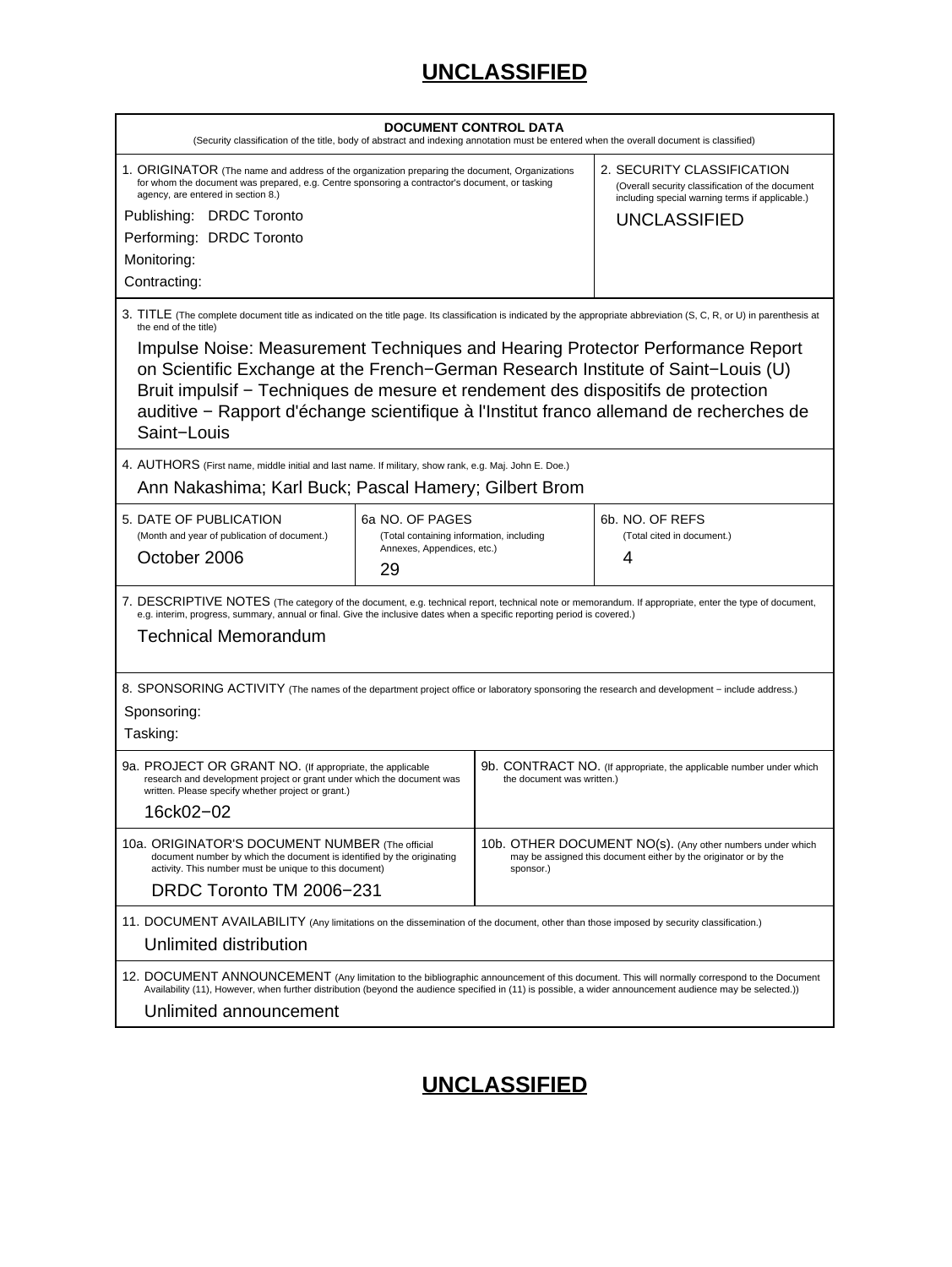## **UNCLASSIFIED**

#### **DOCUMENT CONTROL DATA**

(Security classification of the title, body of abstract and indexing annotation must be entered when the overall document is classified)

- 13. ABSTRACT (A brief and factual summary of the document. It may also appear elsewhere in the body of the document itself. It is highly desirable that the abstract of classified documents be unclassified. Each paragraph of the abstract shall begin with an indication of the security classification of the information in the paragraph (unless the document itself is unclassified) represented as (S), (C), (R), or (U). It is not necessary to include here abstracts in both official languages unless the text is bilingual.)
- (U) Measurements of impulse noise and the performance of several hearing protection devices were made in Saint−Louis and Baldersheim, France sponsored by the French−German Research Institute of Saint−Louis (ISL) in August 2006. Hearing protector performance was evaluated using an acoustic test fixture that was designed by ISL. Impulse noises with peak levels from 110 to 190 dB were produced by detonation of explosives. The noise attenuation achieved by a Peltor communications headset (MT15H68 FB 950) and a Peltor Optime III earmuff was measured alone and in combination with a Bilsom nonlinear earplug (Model 655). The Peltor Optime III provided slightly more attenuation than the communications headset up to about 2 kHz. When used in the combination with the earplug, similar attenuation was achieved for the two devices. A prototype AEARO earplug was also tested in the blast noise, and was found to provide good attenuation at low frequencies when used in the nonlinear mode. The performance of the Nacre QuietPro active earplug system was measured in pink noise of 85, 90 and 95 dB. The device provided good attenuation in the passive mode and adequate protection in the push−to−talk (PTT) modes. It is expected that the work performed will lead to future collaborations between DRDC Toronto and ISL in the area of protection from impulse noise and blasts.
- 14. KEYWORDS, DESCRIPTORS or IDENTIFIERS (Technically meaningful terms or short phrases that characterize a document and could be helpful in cataloguing the document. They should be selected so that no security classification is required. Identifiers, such as equipment model designation, trade name, military project code name, geographic location may also be included. If possible keywords should be selected from a published thesaurus, e.g. Thesaurus of Engineering and Scientific Terms (TEST) and that thesaurus identified. If it is not possible to select indexing terms which are Unclassified, the classification of each should be indicated as with the title.)

(U) Impulse noise, blast noise, hearing protection devices

# **UNCLASSIFIED**